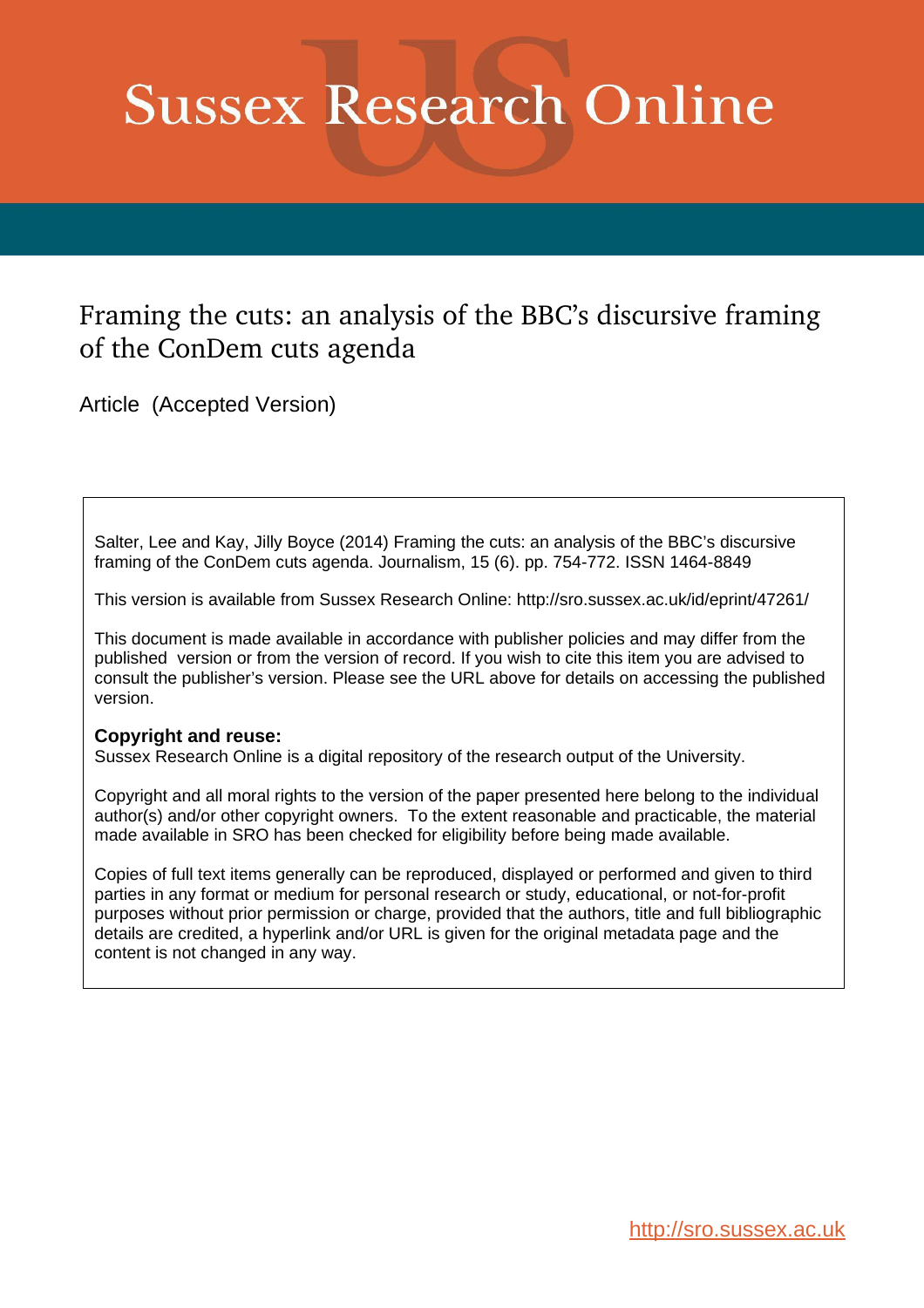

# **ConDem cuts agenda Framing the cuts: An analysis of the BBC's discursive framing of the**

DOI: 10.1177/1464884913501835 Journalism published online 10 October 2013 Jilly Boyce Kay and Lee Salter

<http://jou.sagepub.com/content/early/2013/10/08/1464884913501835> The online version of this article can be found at:

[Published by:](http://online.sagepub.com/site/sphelp/vorhelp.xhtml)<br>
SAGE

<http://www.sagepublications.com>

**Additional services and information for Journalism can be found at:**

**Email Alerts:** <http://jou.sagepub.com/cgi/alerts>

**Subscriptions:** <http://jou.sagepub.com/subscriptions>

**Reprints:** <http://www.sagepub.com/journalsReprints.nav>

**Permissions:** <http://www.sagepub.com/journalsPermissions.nav>

>> [OnlineFirst Version of Record -](http://jou.sagepub.com/content/early/2013/10/08/1464884913501835.full.pdf) Oct 10, 2013

[What is This?](http://online.sagepub.com/site/sphelp/vorhelp.xhtml)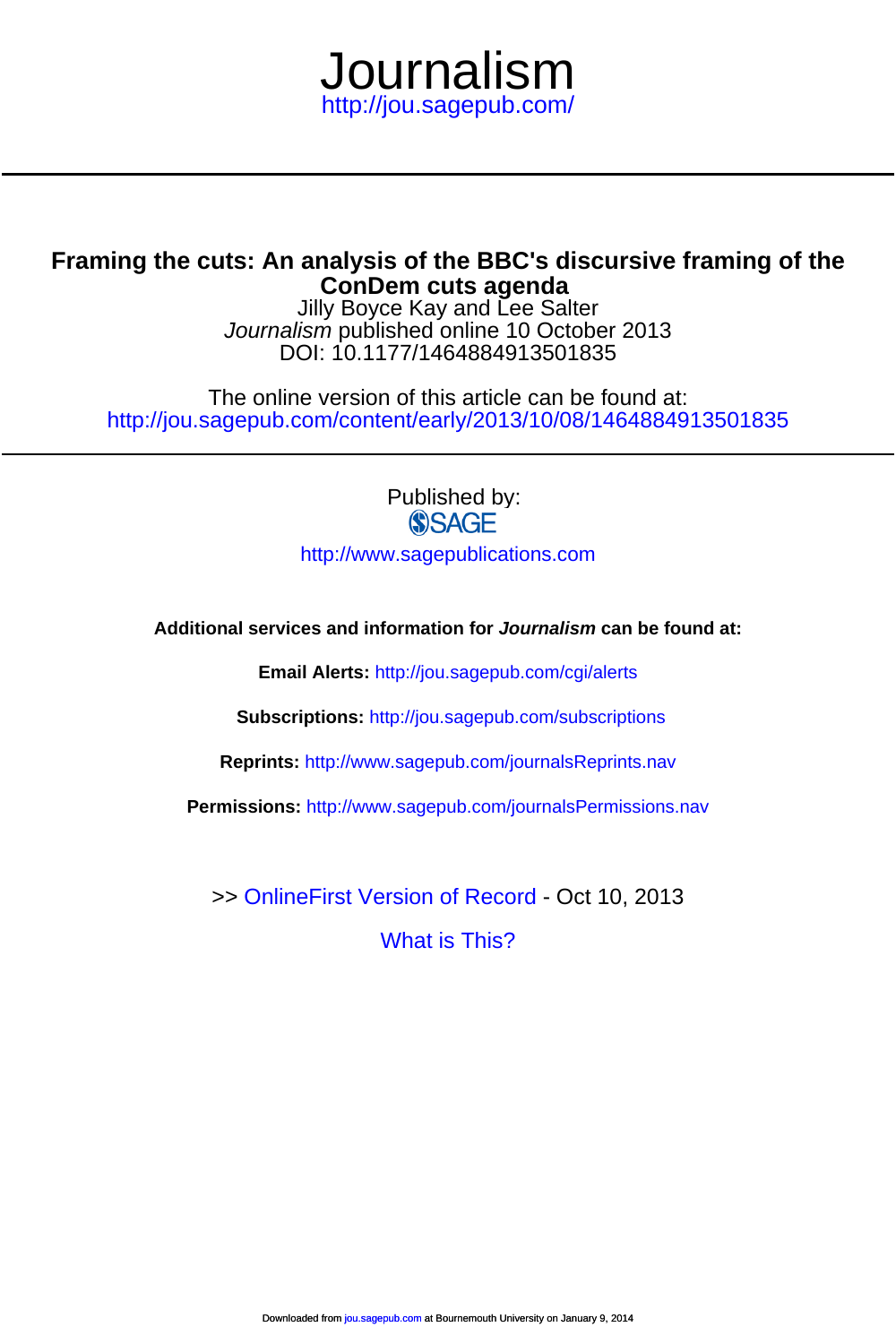

# **Framing the cuts: An analysis of the BBC's discursive framing of the ConDem cuts agenda**

Journalism  $0(0)$  1–19 © The Author(s) 2013 Reprints and permissions: sagepub.co.uk/journalsPermissions.nav DOI: 10.1177/1464884913501835 jou.sagepub.com



# **Jilly Boyce Kay**

De Montfort University, Leicester, UK

#### **Lee Salter**

University of Sussex, UK

#### **Abstract**

This study analyses the discursive framing of the British government's economic policies by BBC News Online. Specifically, it focuses on the coverage of the government's Comprehensive Spending Review in 2010, in which the details of the Chancellor of the Exchequer's broader 'austerity' agenda were released. Using frame analysis informed by critical theory, we analyse three online BBC features and compare their framing of the economic crisis – and the range of possible policy responses to it – with that of the government's.

In addition, we analyse editorial blogs and training materials associated with the BBC's special 'Spending Review season'; we also situate the analysis in the historical context of the BBC's relationship with previous governments at moments of political and economic crisis.

Contrary to dominant ideas that the BBC is biased to the left, our findings suggest that its economic journalism discursively normalises neoliberal economics, not necessarily as desirable, but certainly as inevitable.

#### **Keywords**

BBC news, Comprehensive Spending Review, critical theory, cuts, debt crisis, framing

#### **Corresponding author:**

Lee Salter, School of Media, Film and Music, University of Sussex, Silverstone Building, Arts Road, Falmer, East Sussex BN1 9RG, UK. Email: salter.lee@googlemail.com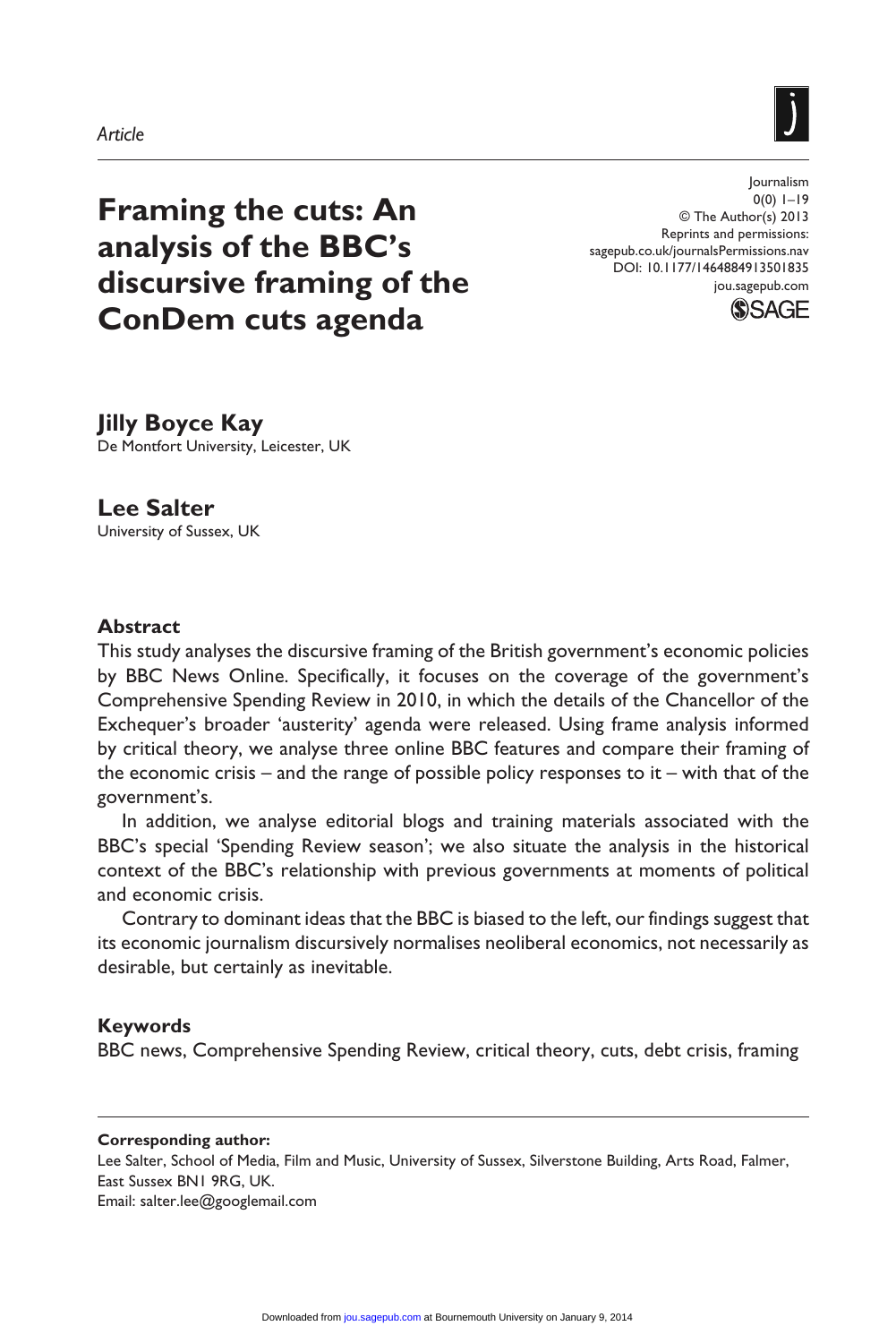#### **Introduction**

This article analyses the BBC's online coverage of the British Conservative-Liberal Democrat (ConDem) coalition government's Comprehensive Spending Review (CSR) of 2010. The Spending Review formed part of the government's response to the economic crisis that began in 2007/8. In the CSR, the Chancellor of the Exchequer outlined the details of his 'austerity' programme, amounting at that point to £81 billion in cuts to public spending. Here, we analyse the extent to which the BBC facilitated clear understanding of available political options, and scrutiny of and challenge towards government economic policy in accordance with its democratic duties.

Performing a close analysis of three key features that form part of the BBC's online CSR coverage, we draw on Entman's (1993, 2004, 2007) frame analysis to understand how 'some aspects of a perceived reality [were made] more salient in a communicating text, in such a way as to promote a particular problem definition, causal interpretation, moral evaluation, and/or treatment recommendation' (1993: 52); in this case, how the economic crisis was defined, interpreted, and evaluated by BBC News Online, and which 'treatments' were promoted as legitimate and credible.

We consider how the framing of the "debate" afforded the possibility of deliberation among and between citizens. In addition, we are interested in which and how "questions" are posed to citizens, and the degree to which debate around economic and political *alternatives* is facilitated.

The analysis explores the specific institutional context of the BBC, in terms of its public service remit, its editorial guidelines, and its stated intentions for its CSR coverage. We also analyse the government's own framing of the CSR, specifically its 'Spending Challenge'; we consider the extent to which the BBC challenged or reproduced this government framing.

By situating the three BBC texts in their institutional, historical, political and discursive contexts, we hope to demonstrate how qualitative analysis of these texts can provide insights into the processes by which the hegemony of neoliberalism is discursively sustained. It is neither the remit nor the intention of this article to determine the extent to which audiences uncritically accepted the dominant frames in these features; rather, our interest is in how a powerful institution such as the BBC – which is ostensibly protected from market forces – delineates the boundaries for "legitimate" political debate.

## **Theoretical framework: Instrumental rationality and the closure of democratic space**

Frankfurt School scholars, such as Theodor Adorno and Herbert Marcuse, and later Jurgen Habermas, developed their research projects to understand the expansion of bureaucratic modernism in different states. The present was, for the early Frankfurt School, distorted by the 'iron cage of modernity', in which the notions of understanding and evaluation are supplanted by bureaucratic, or instrumental rationality, in which a technical form of cost-benefit analysis underpins all decision-making. In this respect, the immediately given is hypostatised; it freezes the status quo as an inevitable and necessary truth. For the Frankfurt School, such positivism led to the '*loss of the category of*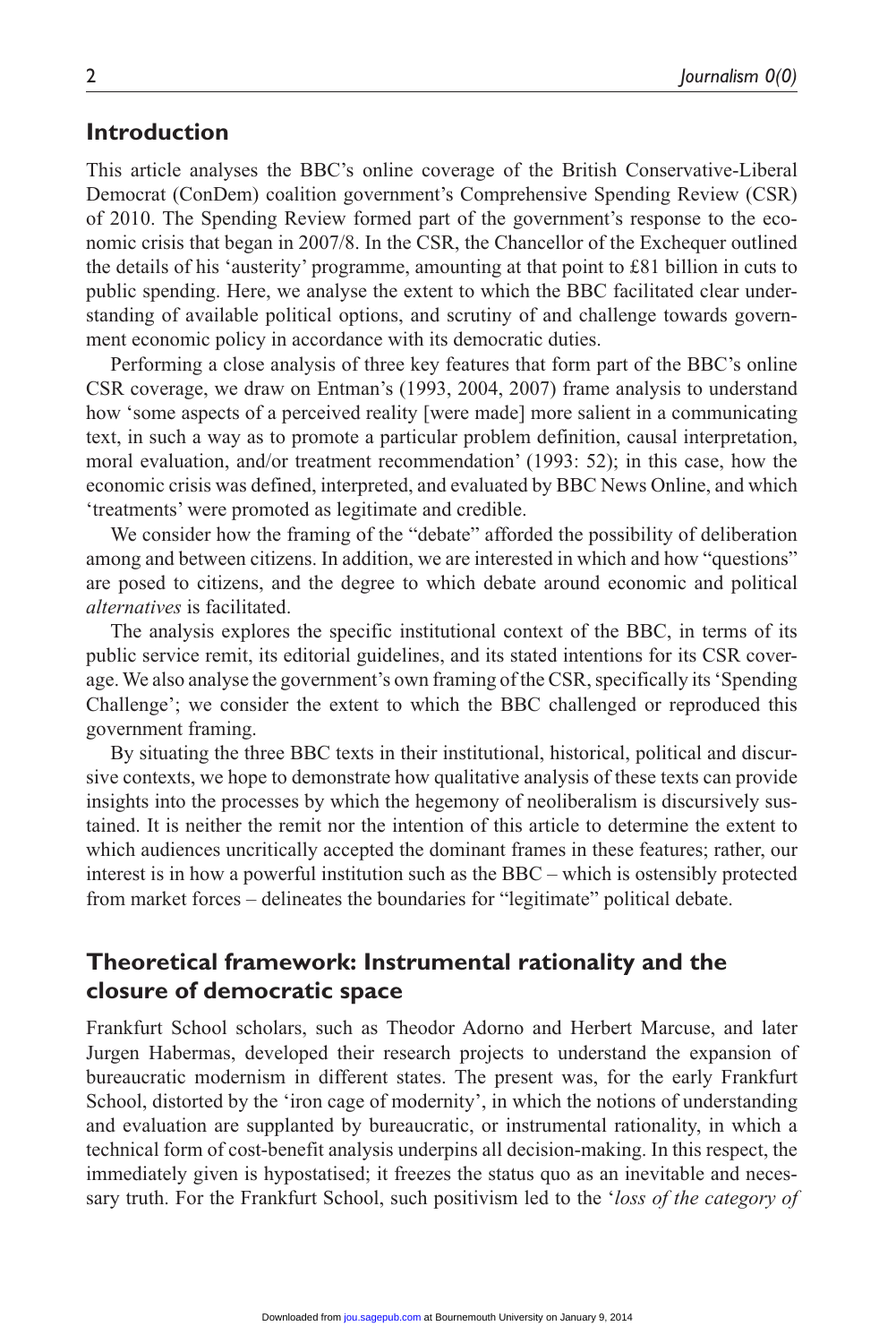*potentiality and possibility – the existing order is taken to exhaust all possible alternatives*' (Adorno, cited in Held, 1980: 169, emphasis added).

On Habermas's (1987) analysis, modernity brought about not only the totalising bureaucracy that so concerned his predecessors, but also the *potential* for the liberation of reason from the binds of tradition on the one hand, and from the repressive characteristics of instrumentalisation of reason brought about by the state and capital.

The release of reason from traditionally bound worldviews allows for self-determination through democracy based on 'communicative rationality', which is released at the moments in which systemic control is curtailed, during crises. It is this process that Habermas explains as commencing in his much touted but rarely understood *Structural Transformation of the Public Sphere*, for it was at this point that crises in political orders bought about by economic revolution in England, and elsewhere, opened up public spheres in which the political system was radically challenged.

For Habermas, bureaucratic capitalism colonises the lifeworld of ordinary people to the extent that the latter loses control over its environment (which becomes an instrument of state and capital). In the process, the very means of understanding and expression outside the language of instrumental rationality become marginalised. The 'steering media' of money and power 'encode a purposive rational attitude … and make it possible to exert generalised strategic influence on the decisions of other participants while bypassing processes of consensus-oriented communication … the lifeworld is no longer needed for the coordination of action' (Habermas, 1987: 183). In the political domain, a fake public sphere is used by the state to legitimise decision-making, so that 'discussion … becomes formalised; the presentation of positions and counter positions is bound to contained pre-arranged rules of the game' (Habermas, 1989: 164). For decisions to be legitimised the state thus has to 'maintain the institutionalised fiction of a public opinion' (1989: 236), in which the 'criteria of rationality are completely lacking in a consensus created by sophisticated opinion-moulding services under the aegis of a sham public interest' (1989: 214–215). This being the case, human wellbeing is understood as the wellbeing of the capitalist economy, and democracy is understood as the management of the public. Thus arise economic management and propaganda and public relations to control these two respective domains.

Within this theoretical framework, we now move to consider the political and economic context of the 2010 CSR – that is, a *systemic crisis* that threatened to significantly challenge political and economic taken-for-granteds. Following Habermas, we argue that during systemic crises, oppositional public spheres are more likely to emerge and thrive. In this case, the economic policies of the coalition government were met with a diverse anti-cuts movement, spearheaded and facilitated by trade unions, feminist groups, student protests, economists and disability groups, as well as campaign groups such as Coalition of Resistance, False Economy, 38 Degrees, and many others. In this context of a strengthening civil society and the articulation of radical alternatives to the coalition's and the Labour party's (substantially similar) economic policies, we argue that the news media's coverage ought to have reflected this 'shaking' of the status quo, especially given the 2009 'Parliamentary Expenses Scandal'. Taken together, we argue, these crises presented an opportunity for mainstream media – in their capacity as a forum for democratic debate – to provide a critical analysis of the very *systems* from which the crises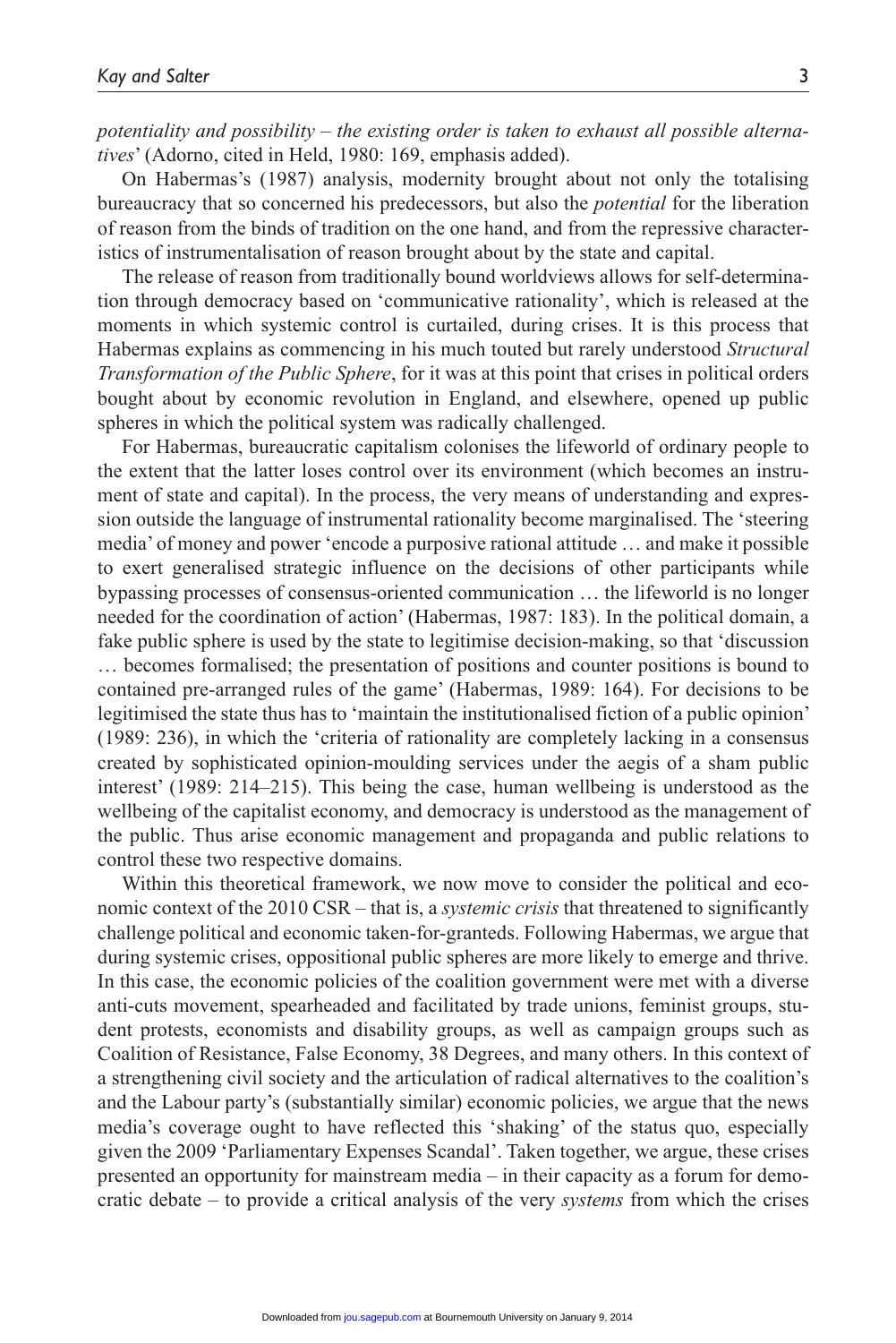emerged. At a time when Britain's particular systems of advanced capitalism and parliamentary democracy are in crisis, it follows that the media's coverage ought to put under scrutiny the systems themselves. We are not seeking to arrive at a definitive explanation of the economic crisis, for it is precisely the point that there is no fixed account. Economics, like politics, is inescapably ideological; there are competing epistemological frameworks through which it is understood.

### **The political and economic context**

The United Kingdom has the sixth largest economy in the world, but some of the highest rates of income inequality among developed nations. The 2010 National Equality Panel report found that in the UK, the richest 10 per cent of the population are one hundred times richer than the poorest 10 per cent (Government Equalities Office, 2010). A report by the Organisation for Economic Co-operation and Development (2010) showed how Britain had the strongest link between an individual's earnings and that of their parents of any other western country; in other words, social mobility is very poor in Britain. There is £9 trillion of private wealth in Great Britain (Office for National Statistics, 2009). The richest 10 per cent of the population owns £4 trillion of this wealth (Glasgow University Media Group, 2010).

In May 2010, two years after the crisis hit the UK, the Conservative-Liberal government came to power. After an inconclusive electoral result, in which no one party won the mandate to govern, five days of negotiations followed between the Liberal Democrats, with Labour and the Conservatives respectively. Under their leader Nick Clegg, the Lib Dems chose to form a coalition government with David Cameron's Conservative party. The coalition published an initial policy document, touted as the 'Coalition Agreement' on 12 May, in which they set out all the policy areas on which they agreed. The first 'agreement' between the parties was stipulated as 'Deficit Reduction' (Conservative Party, 2010a):

The parties agree that deficit reduction and continuing to ensure economic recovery is the most urgent issue facing Britain. We have therefore agreed that there will need to be … a significantly accelerated reduction in the structural deficit over the course of a Parliament, with the main burden of deficit reduction borne by reduced spending rather than increased taxes.

The second agreement between the parties was that 'a full Spending Review should be held, reporting this Autumn, following a fully consultative process involving all tiers of government and the private sector'. The CSR was delivered on 20 October, following an Emergency Budget in June. The cuts to public investment – and the scale of those cuts – were not, therefore, unexpected when they were announced in October. However, as we shall see, the cuts were constructed by the BBC as 'inevitable' in a much broader and deeply ideological sense, one dependent on the exclusion of political and economic alternatives.

## **Method**

Frame analysis has been employed as an analytical tool in a wide range of media studies. For example, Ashley and Olson (1998) use this approach in their analysis of print media's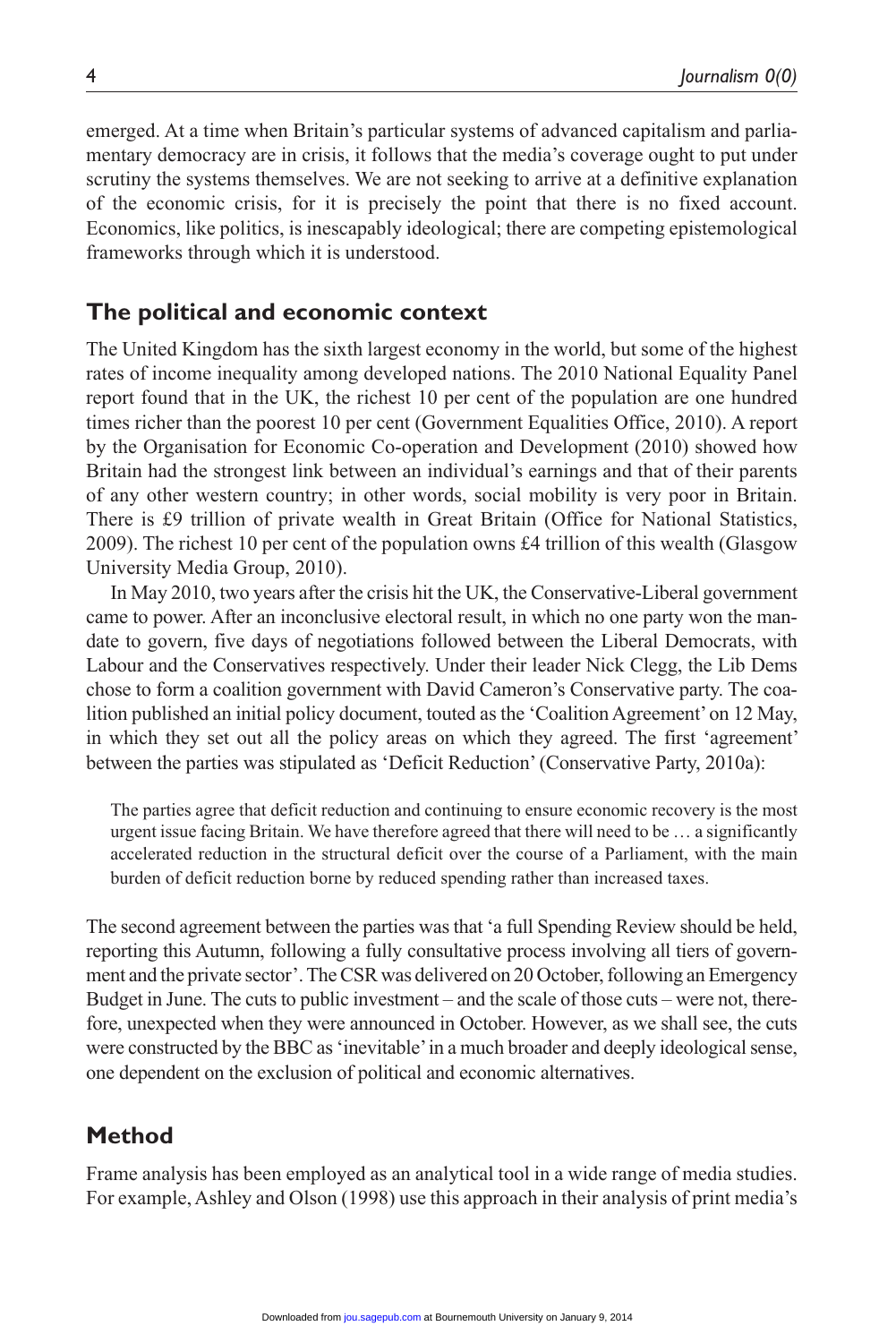framing of the US women's movement; Cooper (2002) analyses the relationship between media framing and social movement mobilisation; and Andsager (2000) analyses interest groups and their attempts to influence news frames. Whilst Entman has described framing as a 'fractured paradigm' (1993), his formulation of the four functions of framing has proved enormously influential within this field:

Frames … *define problems – determine what a causal agent is doing with what costs and benefits, usually measured in terms of common cultural values; diagnose causes – identify the forces creating the problem; make moral judgments – evaluate causal agents and their effects; and suggest remedies – offer and justify treatments for the problems and predict their likely effects*. (1993: 2, original emphasis)

Following an analysis of the government's Spending Challenge, we apply Entman's frame analysis to three online BBC news features covering the CSR: 'What would you cut?', 'What is the Spending Review?' and 'What would you cut and what would you save?' Incorporating a Habermasian critique of technical rationality into our frame analysis, our specific concerns are:

- 1 Whether the economic 'problem' was framed as technical or political in nature.
- 2 How the debate around the CSR was framed; which political responses were legitimised by their inclusion in the debate and which were not.
- 3 How citizens were engaged; what questions they were asked; and how their power to influence or change policy was framed.
- 4 How the framing of the CSR differed (or not) between the government and the BBC.

## **Findings**

# *Government framing: The Comprehensive Spending Review and the Spending Challenge*

In 2010, the government's Spending Challenge website was promoted as a forum to engage citizens in the democratic processes of policy formation. It was billed as a consultation, in which citizens, and particularly public sector workers, were encouraged to 'share ideas to cut the deficit and eliminate waste' (HM Treasury, 2010). David Cameron referred to it in these terms: 'There's enormous civic spirit in this country where people want to take control and do things in a different way' (cited in Mulholland, 2010). Mark Zuckerburg, the Facebook founder, whose social networking site provided an additional forum for this initiative, agreed: 'It's really innovative to open up policy making and engage the public in this way to try and create more social change' (in Mulholland, 2010).

The first 'consultation' with public sector workers had apparently resulted in 63,000 suggestions, of which 35,000 were described as '*compliant*' (HM Treasury, 2010, our emphasis). A second 'consultation' with the wider public resulted in 48,000 suggestions – those that were 'compliant' were published and subjected to ranking by other users. This 'consultative' process was claimed to have contributed to the decision to 'reform' the Educational Maintenance Allowance (Mulholland, 2010), among other cuts. The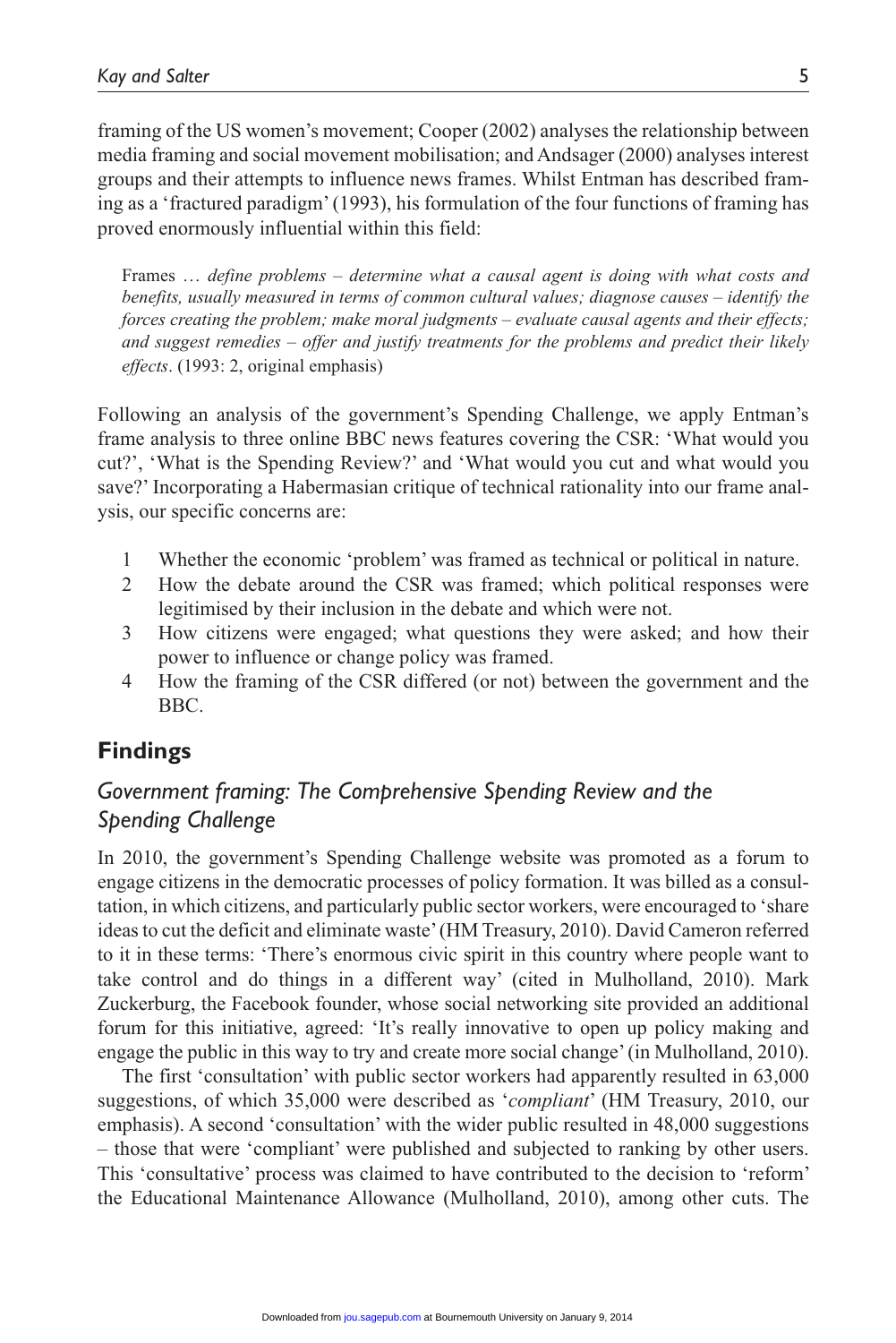CSR, then, was framed as a democratic exercise in which 'reasonable' ('compliant') members of the public sector workforce participated consensually, readily, and with tangible democratic effect.

However, civic participation in policy making was here possible only in exceptionally narrow terms; the possibility of influencing government decision-making was only realisable when it was 'compliant' – i.e. when it fitted with the pre-established narrative of the need for severe cuts, as in Habermas's 'pre-arranged rules of the game'. The public was invited to send in ideas to 'help us get more for less' (HM Treasury, 2010); other possibilities – such as gathering ideas to help the government get more tax from the rich – simply could not gain traction within this discursive framework, no matter how persuasive the proposal.

The government hailed the consultation period a success, stating that 'this has been the most collaborative Spending Review ever with an extended period of engagement over the summer between Government, experts, the public sector and the general public' (HM Treasury, 2010).

However, the Spending Challenge was something of a public relations disaster. The website had been inundated with racist and xenophobic comments, along with calls to reinstate capital punishment. The propagandistic nature of the Spending Challenge was clear. More problematic, we suggest, was the way in which the news media reproduced, reinforced and amplified this discourse of citizen 'choice' – that is, its framing was substantially similar to the government's in important and problematic ways.

#### *The BBC's framing*

Here we closely analyse the framing in three online feature articles that formed part of the BBC's special 'season' on the CSR. They are considered in chronological order of their publication. The features were chosen for the ways in which they seek to engage and represent citizens: the first is an 'interactive' feature that invited its audience to make 'decisions' about the economy; the second provided contextual information about the CSR and sought to act as a 'guide' for the citizen, providing simple and 'impartial' information in order to make the jargon and economic complexity of the CSR comprehensible to ordinary people; and the third sought to represent a range of different citizen voices responding to the CSR, and so to capture public opinion.

*What would you cut?* A feature entitled 'What would you cut?'(BBC, 2010a), hereafter 'Feature 1', invited the audience to choose which government department budgets they would cut, and by how much. This feature was in the 'Business' section of the BBC news webpages. Using a sliding scale, users could 'decide' whether to cut a department's budget (for example, defence, housing, welfare) and by how much.

The maximum possible to cut from each budget was 30 per cent. The 'consequences' of each decision taken were shown; for example, if you 'trim[med]' the housing budget by 25 per cent, you were informed that this is the equivalent of 115,700 fewer affordable houses being built. Simple graphics were used to symbolise each budget – a piggy bank was used to illustrate the 'Welfare' budget, and so on. Significantly, this feature was published in June 2010, nearly four months before the CSR in October. It was part of the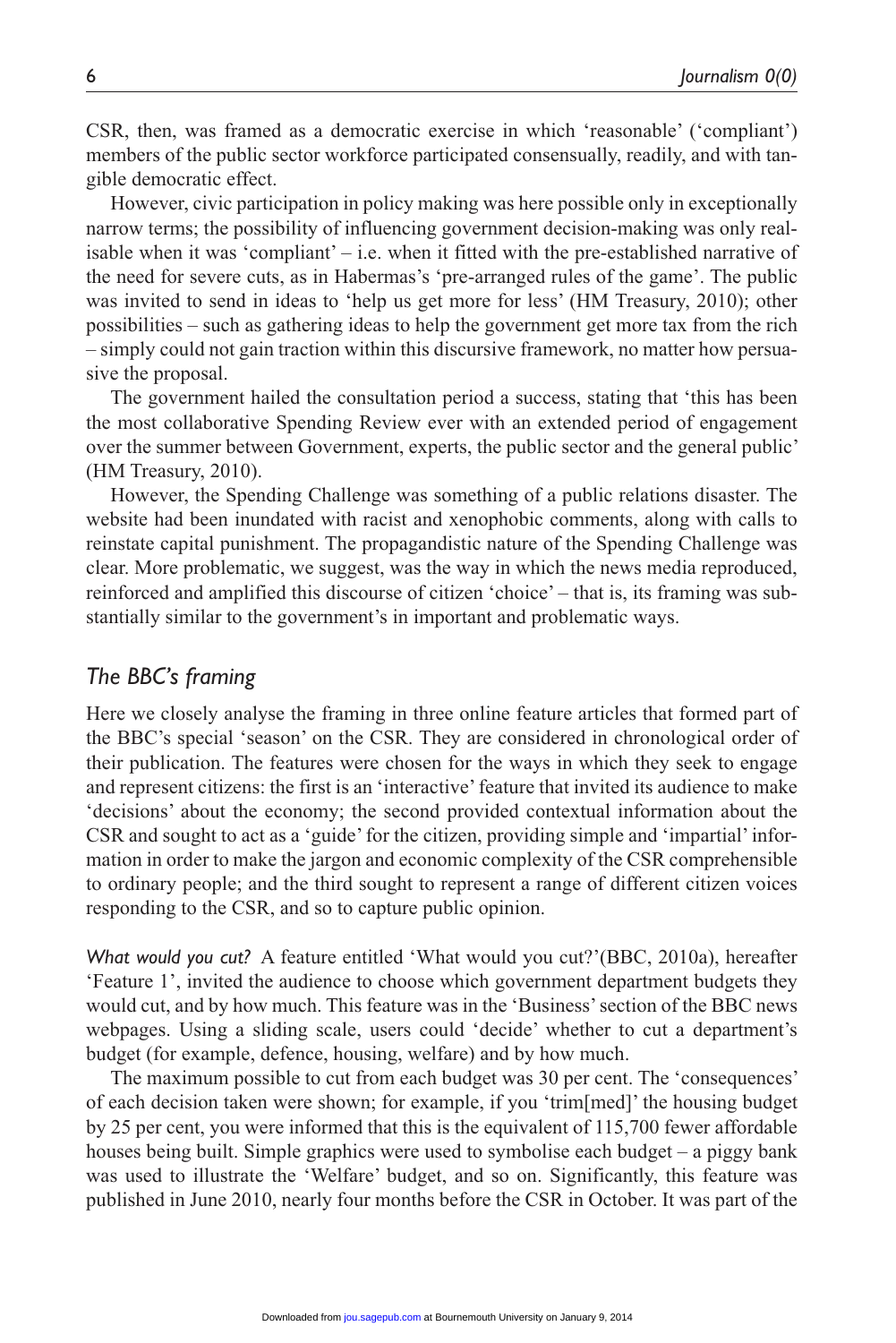BBC's Emergency Budget coverage rather than its CSR coverage but it explicitly anticipated the review that was to come later that year.

The fact that it was published a significant period of time before the CSR has particular implications. Aditya Chakrabortty (2010), economics lead-writer for *The Guardian*, described the BBC's coverage as a 'six-week long series of programmes softening up the public for [Cameron's] government's spending cuts'. By running this feature in June it arguably functioned to "prime" audiences for the inevitability of cuts, and, by extension, implied that citizens lacked any power to change the government's course.

Users were given advice as to how to use the feature:

The June 2010 Budget said that departmental spending would have to be cut by £50bn a year by 2014–15, compared with 2010–11 levels. See if you can make those cuts in the deficit by using the sliders below to trim spending in various departments … Concentrate on 'amount saved' to meet the target and try to reach £50bn. (BBC, 2010a)

The instruction to 'concentrate' and to 'try to reach £50bn' implies that the task is challenging in the same way that a brain-teaser puzzle is – requiring technical skill but not any engagement with questions pertaining to politics and democracy.

The only tax – as opposed to budget cut – included in Feature 1 was VAT (widely accepted as being the most regressive form of taxation). Users were invited to set VAT at between 17.5 per cent and 30 per cent (which, significantly, does not allow for setting it *below* what was the current rate of 17.5%).

The BBC News Twitter account (@BBCNews) alerted people to this feature by inviting them to 'Cut the deficit from the comfort of your computer' and providing a link to it. A link to the feature from the BBC's main webpage of the 2010 Emergency Budget coverage is entitled 'I, Chancellor' (BBC, 2010b). In this regard the feature is *itself* framed as an opportunity to exercise power, but of a specific and highly constrained type: that of the individualised consumer, choosing options from a limited, pre-defined selection.

Responses to this feature from the conservative media reproduced the notion that the BBC is a left-wing propaganda machine. Such arguments about whether the BBC is "biased" in favour of either Labour or the Conservatives are not useful, largely because they assume that there is a substantial difference between the parties on economic policy. Similarly, an analysis of whether the cuts are framed as either "positive" or "negative" does not take us very far. On a simplistic reading, the BBC's CSR coverage emphasises that the cuts will be "painful", and this might therefore be taken as a "negative" representation of the government's strategy. However, this corresponds with the oft-repeated government rhetoric that the cuts are "painful but necessary". The question of *where* cuts should fall (rather than "whether") is presented as *the* debate – closing down the space beyond the status quo that provides Adorno's 'possibility and potentiality' of alternatives.

*What is the Spending Review? T*he second feature for analysis, entitled 'What is the Spending Review', was an embedded slideshow (BBC, 2010c), hereafter referred to as 'Feature 2'. It claimed to be a 'guide' to the Spending Review, and to explain to us 'why it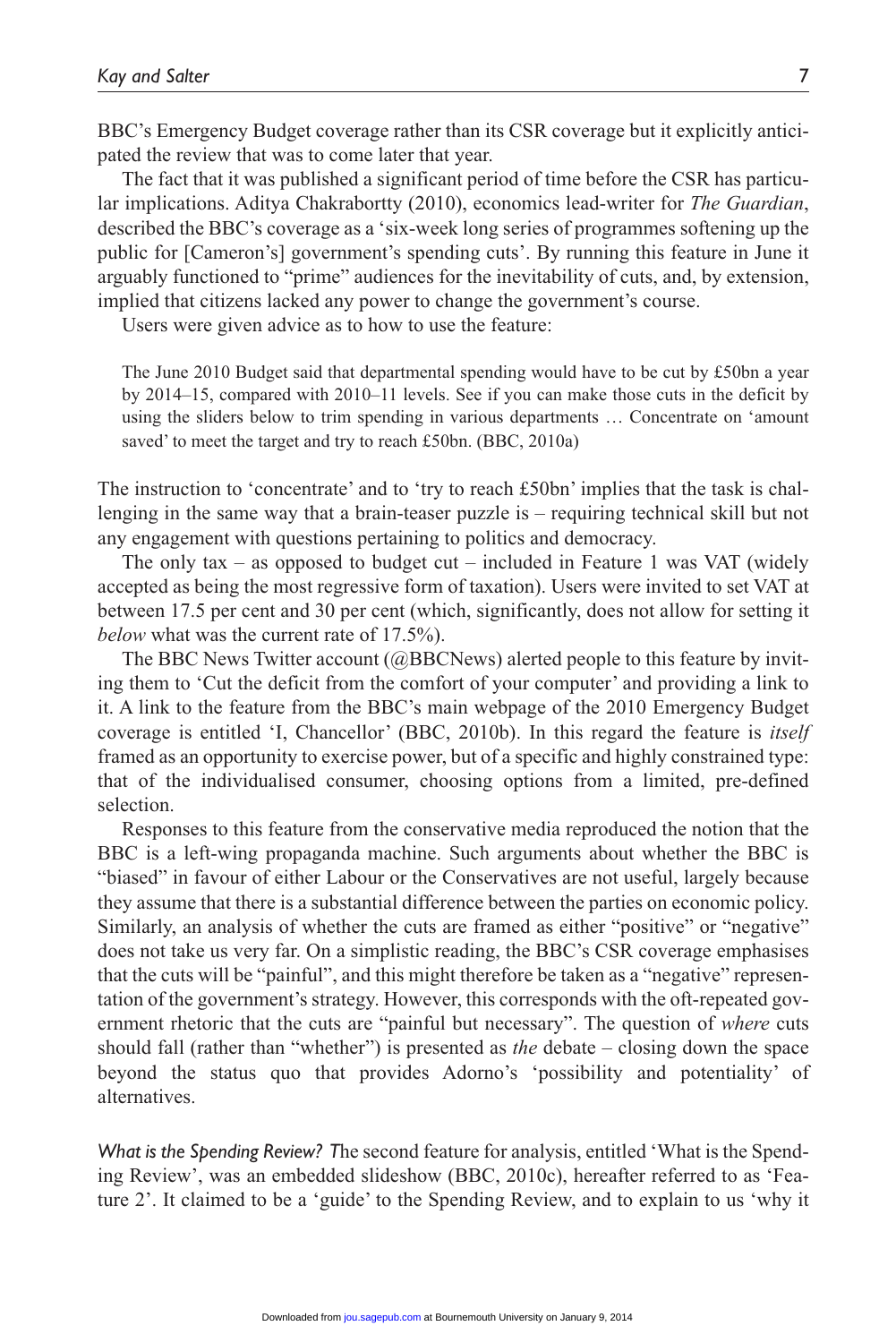matters'. It was published on 12 October, just over a week before the CSR. A link to the feature appeared on the 'Background' section of the main Spending Review Special Report webpage, signalling that its main function was to provide contextual information. As with the previous feature, the piece appears under the red BBC banner of NEWS: BUSINESS.

The title slide was headed 'Scaling back spending'. The title slide depicted a set of old-fashioned weighing scales under the title text. The subtitle read: 'Follow this guide to find out more about the Spending Review and why it matters.' The image and the idea of scales have particular and powerful connotations, implying fairness, balance, impartiality and justice. This is of particular interest here, especially in light of reports that the BBC was pressured by the government into dropping a giant scissors logo from its CSR coverage (discussed later). If a pair of scissors was considered to be excessively politicised by the incumbent government, then the values connoted by the image of scales would perhaps have been welcomed.

The second slide, again featuring the image of scales, read: 'The financial crisis reduced the amount the government made in taxes and increased spending on things like bail-outs and benefits.' This assumes that a 'bail-out' of the banks was an *inevitable* response to the crash, when rather it was a *political* choice (interestingly, the banks are not explicitly named here, but we can safely assume that the bail-out refers to them). It was the 'financial crisis' that 'increased spending on things like bail-outs', rather than the government making a political intervention to save the system.

The shared treatment of banking bail-outs with welfare benefits in Feature 2 is of interest, especially when the government's handling of each was so markedly different; the banks were rescued by public money, whilst it became clear very quickly that welfare budgets were set to be reduced. However, this framing of banks and welfare recipients in terms of public expenditure paints them as something like equals. In March 2010, the total outstanding support explicitly pledged to the banks by the Treasury was £612.58 billion (National Audit Office, 2011). Welfare spending at that time stood at around £87 billion over a year.

Both the third and fourth slides repeated the image of scales as a frame within which to consider that: 'In the June Budget, the Chancellor said how he planned to raise more money through taxes' and that now he would now 'announce how he plans to reduce spending in the Spending Review'.

Feature 2 then went on to speculate how much each department's budget might be cut, illustrated with simple graphics. The tenth and final slide considered possible alternatives to this government policy – or rather, one alternative: 'The opposition would prefer to raise taxes more and cut spending less. They are worried cutting too soon might trigger another recession.' At this point, the Labour party was committed to a ratio of about 67 per cent cuts to 33 per cent tax rises; the policy position taken by the Labour party did not present a significant 'alternative' to the cuts agenda, but rather a moderated endorsement of it. However, here it was posited as *the* alternative.

*What would you cut and what would you save? T*he third feature (BBC, 2010d) was published on 15 October, hereafter referred to as 'Feature 3'. A video montage contained 27 vox pops, all less than one minute long, some as short as 16 seconds, filmed and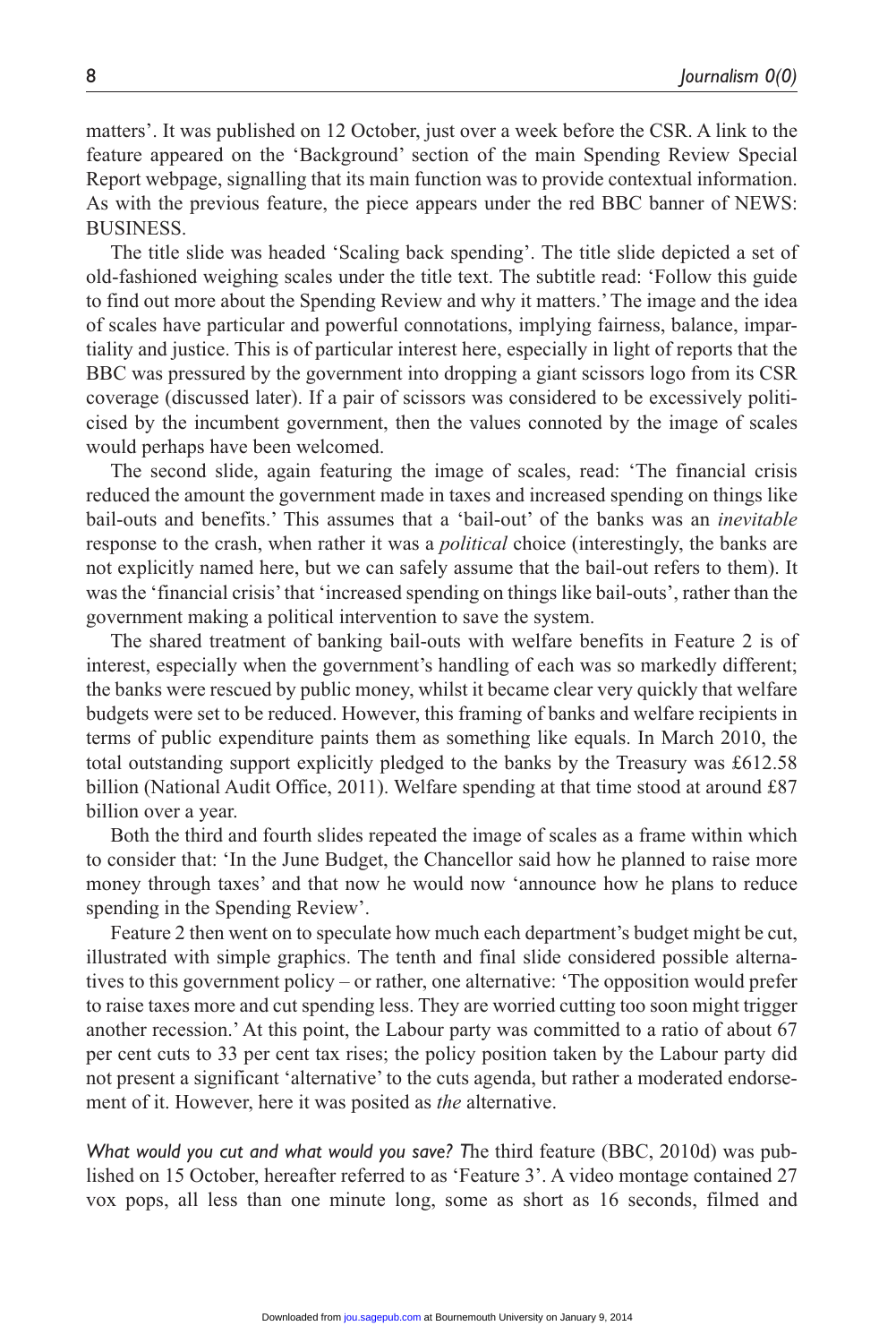submitted directly by BBC website users as well as gathered by BBC journalists. Each video was a response to the title question: 'What would you save and cut?'

Little introduction is given for the videos beyond the posing of the question. The question is thus assumed to be transparent, legitimate and immediately comprehensible, whereas we suggest that it is framed in such a way as to encourage certain responses and to powerfully discourage alternatives. The question precludes consideration of alternatives such as increased taxes for the wealthy or an examination of the nature of deregulated capitalism itself. Addressed to atomised individuals and to *individual preferences and interests*, it removes the possibility of communicative rationality and deliberation. 'Public opinion', then, becomes merely an aggregation of these interests and preferences, rather than a consensus arrived at through collective will-formation.

Titles of some vox pops include:

'I'd tackle the scroungers'

'I would tackle the issue of teen mums'

'No cutbacks, that's what we want' (significantly, no alternative solution is offered)

'I wouldn't cut library services'

'I don't agree with cuts for the disabled'

'Benefit cuts really worry me'

'I wouldn't cut child benefit'

'We must ensure value for money'

'CCTV cameras are a waste of time'

'Stop turning schools into academies'

'An awful lot of money has been wasted'

In the videos, there are many criticisms of government policies. However, even those that disagree with government cuts – many are opposed to one cut or another – do not draw on the alternative idea that the cuts might not be necessary at all. There is only one vox pop in which a genuine alternative is mentioned: the 23rd contribution states that 'Rich people should be taxed more'. For only one suggestion in 27 to include this possibility indicates the power of neoliberal hegemony. The BBC has here constructed a space in which neoliberalism is normalised not necessarily as *desirable*, but certainly as *inevitable*.

#### *Findings: Frames used in the coverage*

To address the four functions of frames proposed by Entman, we suggest that the BBC's CSR coverage:

1 Defined the problem of the economic crisis as being technical, rather than political, in nature.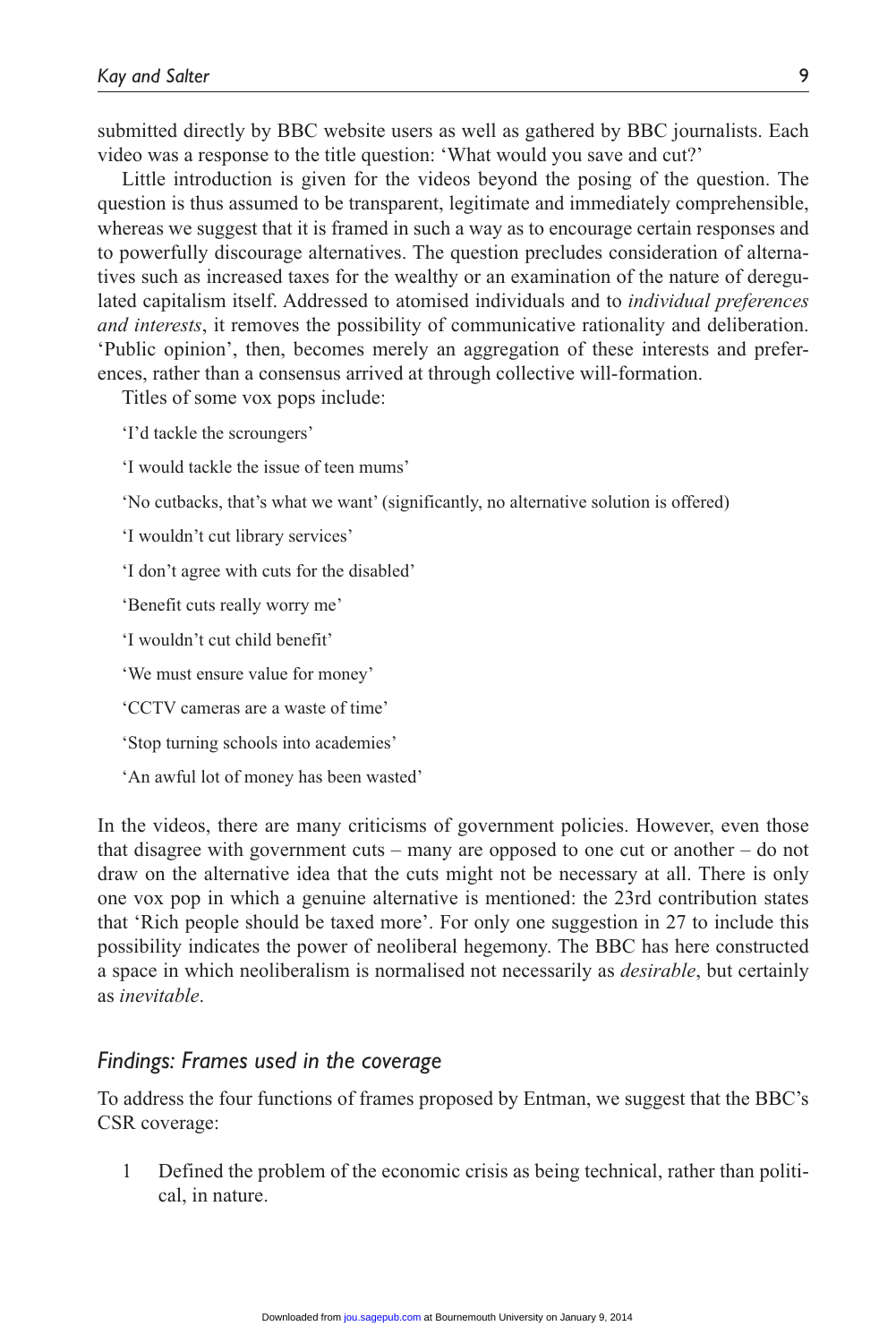- 2 Diagnosed the problem as a "debt crisis" rather than a "crisis of capitalism". This is not to suggest that the reverse should have been the case – but rather the *contested nature* of its very definition should have been explicitly foregrounded.
- 3 Compartmentalised social, political and economic problems and removed the moral–-ethical dimension, so that the only 'moral' dimension discernable was the wellbeing of capitalism.
- 4 Suggested a technical remedy to the technical "problem", thereby excluding the possibility of addressing the system of deregulated financial markets and neoliberal governance.

We suggest, therefore, that news media are part of a communicative structure that steers people not only in terms of 'what to think about' and 'what to think', but also *how to think* (cf. Habermas, 1987; Marcuse, 1964). As such, the news media's framing of 'problems' as being technical (rather than political) in nature seeks to mobilise a technically oriented response in the citizen-audience. The dominance of technocratic approaches to 'problems' radically limits the extent to which problems can be understood and tackled, as well as delimiting the proper role of citizens in decision-making.

#### *Explaining relations: The BBC and the state*

There have been numerous examples in the BBC's history of high-profile challenges by successive governments against "controversial" editorial decisions. A dedicated BBC webpage entitled 'The BBC and Government' (BBC, 2011b) lists such incidences, with relevant archive footage provided: 'From the General Strike in 1926 to the Hutton Inquiry in 2003–4, the history of the BBC is littered with rows over editorial policy and standards that made headline news.' Links are provided to detailed descriptions of 14 such episodes. The feature seeks to frame the relationship between the BBC and the state as adversarial, thus emphasising the BBC's journalistic integrity and independence.

Many journalists and writers – mostly in the right-wing press but also some elite BBC journalists – have claimed that the BBC is, or historically has been, structurally biased to the left and staffed overwhelmingly by leftist journalists (e.g. Marr, 2004; Sissons, 2011; Thompson cited in interview with Macintyre, 2010). On the other hand, Mehdi Hasan (2009), political editor at the *New Statesman*, argues that 'from top to bottom, in structure and staffing, in history and ideology, [the BBC] is a conservative organisation, committed to upholding Establishment values and protecting them from challenge'. In terms of its reporting of economics, Daniel Dorling in his book *Injustice: Why Social Inequality Persists*, argues that 'the BBC … is an example of an institution that, for all its "balance", subtly promotes greed as good through the style of its economic coverage' (2010: 210). Greg Dyke, the former Director-General of the BBC, has suggested that the BBC helps maintain an unequal political system by being part of a 'Westminster conspiracy. They don't want anything to change. It's not in their interests' (cited in Wheeler, 2009).

Following Billig (1995) and Salter and Weltman (2012), we argue that as an institution, the BBC is ingrained into the cultural fabric of the British state and is structured through the constitutional framework of liberal capitalism, and a class-based liberal nationalism upon which the former rests. During the General Strike of 1926, John Reith,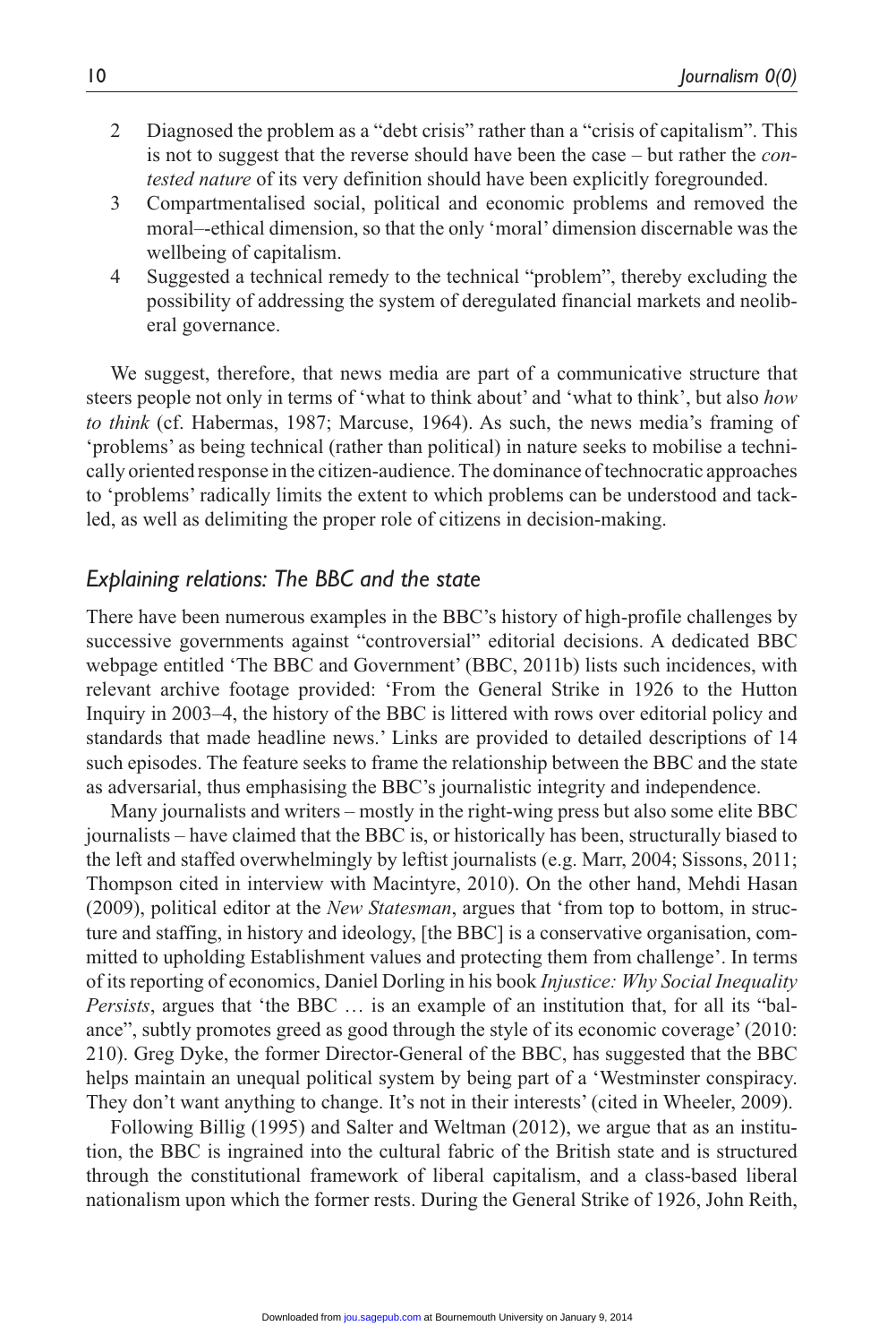the then Director-General of the BBC, announced: 'Assuming the BBC is for the people, and that the government is for the people, then the BBC must be for the government in this crisis' (in Williams, 1998: 100). Again, during the strikes of the 1970s, the BBC showed its understanding of the 'national interest':

No obligation of impartiality could absolve the broadcasting services from exercising their editorial judgement … within the context of the values and objectives of the society they are there to serve. The BBC have as trustees for the public to judge not only what is best in news terms, but what is in the national interest. (cited in Garnham, 1978: 19)

The implication in both cases is that the interests of different institutions, groups and classes are subsumed and aligned in the 'national interest'. The discourse of "putting aside differences" and submitting to "universally" held 'values and objectives' in order to resolve a crisis assumes that an outcome is possible that serves the *whole of society* best. It is this discourse that connects with the government's pronouncement in 2010 that 'we are all in this together' (cited by Conservative Party, 2010b). This obscures the radically divergent interests that different groups *necessarily* have in a country as materially unequal as the UK.

In turn, the BBC's online coverage of the CSR reproduced in important ways the assumption of a "consensus" which was, in fact, predicated on the marginalisation of alternatives. These alternatives *do* have powerful and persuasive academic and activist voices to speak upon their behalf. However, because they exist outside of the "centreground" – which is not *reflected* by parliamentary politics and mainstream media but rather *constructed* by them – these voices are marked as 'extremist' or 'hardline' when they are permitted to speak within the official public sphere.

The BBC's editorial guidelines state that:

There are some issues which may seem to be without controversy, appearing to be backed by a broad or even unanimous consensus of opinion. Nevertheless, they may present a significant risk to the BBC's impartiality. In such cases, we should continue to report where the consensus lies and give it due weight. However, even if it may be neither necessary nor appropriate to seek out voices of opposition, our reporting should resist the temptation to use language and tone which appear to accept consensus or received wisdom as fact or self-evident. (BBC, 2011a)

We contend that in this instance, the 'received wisdom' of *free market capitalism as inevitable* was reproduced as 'self-evident'. The 'voices of opposition' included in the BBC's coverage did more to affirm the economic 'consensus' than to problematise it.

The editorial guidelines additionally read: 'Due impartiality is often more than a simple matter of "balance" between opposing viewpoints. Equally, it does not require absolute neutrality on every issue or detachment from fundamental democratic principles' (BBC, 2011c). The 'fundamental democratic principles' are here assumed to be self-evident and non-negotiable – they are the "common sense" that is nowhere offered up for scrutiny. It is this assumption that a legitimate or inarguable "consensus" exists, or that certain principles are devoid of ideology, which we seek to problematise.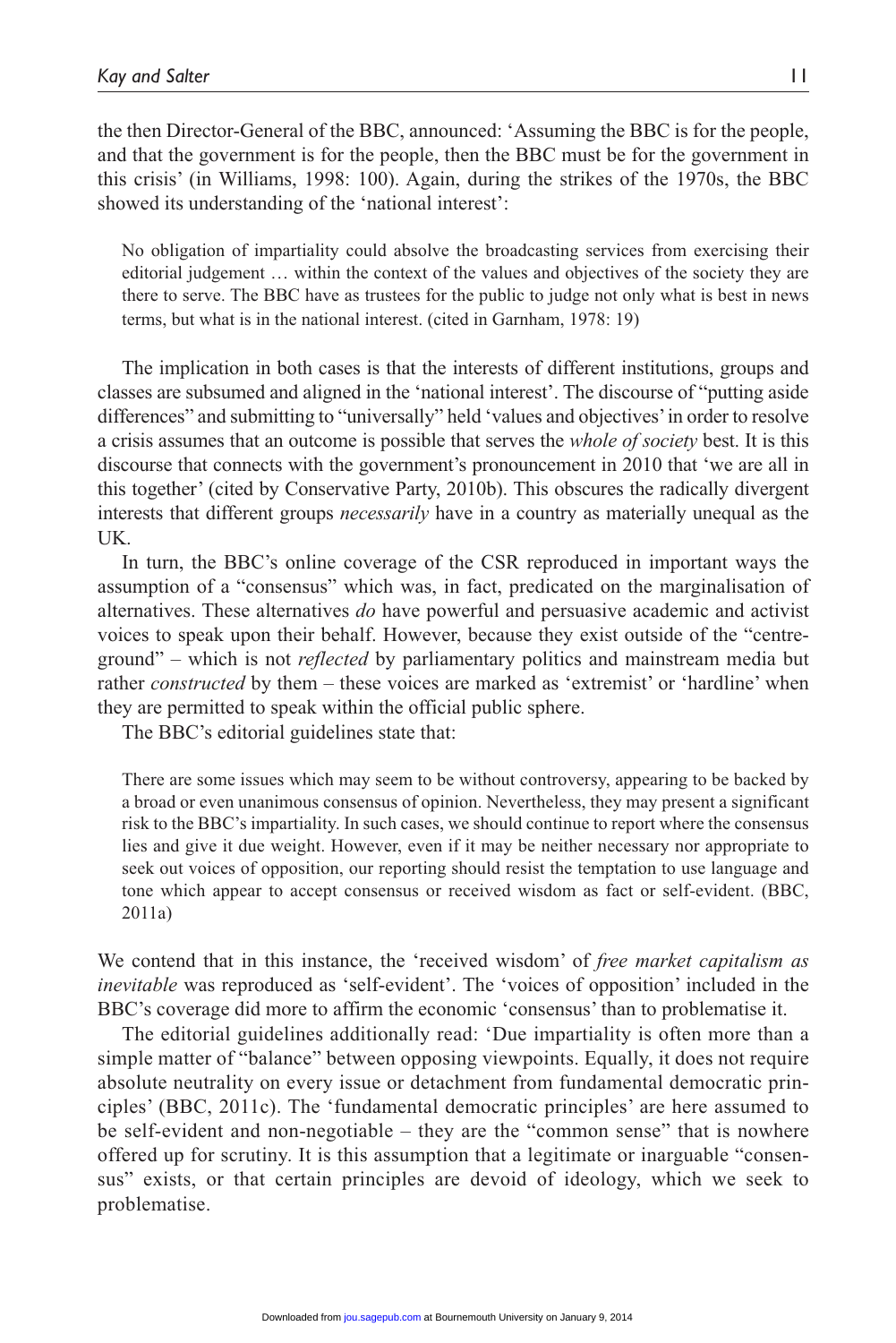Specific instances of government pressure on the BBC in its coverage of the CSR were reported in the national press. In September 2010 *The Guardian* reported that Mark Thompson, the Director-General of the BBC:

… was photographed carrying an internal email from Helen Boaden, the BBC News director, saying that she had had lunch with Andy Coulson, the coalition government's director of communications, at which he had expressed concern 'that we give context to our Spending Review Season'. (Deans, 2010)

Additionally, *The Telegraph* reported that, on finding out that the BBC were planning to use an image of a giant pair of scissors in its CSR coverage, the government pressured the corporation into dispensing with the idea – and the BBC capitulated (Blake, 2010). The decision to scrap the scissors logo, it was reported, was taken on the same day that Boaden had lunched with Coulson.

Clearly the BBC's coverage of the CSR was not defined straightforwardly according to government diktat. Whilst there were clearly sustained government attempts to manipulate the nature of CSR coverage, the successes of these interventions were only made possible by the wider discursive context in which particular ideas about politics and the economy have become hegemonic. The broader cultural and political normalisation of neoliberalism makes this particular kind of coverage seem commonsensical; but the BBC also participates in this *ongoing process* of normalisation. In its coverage of the CSR and the crisis more generally, the BBC, we submit, did not fulfil its duty to act impartially between competing policy options, and to furnish citizens with a range of views, ideas, facts and policies that could form the basis of democratic will-formation in a public sphere.

#### *The BBC's intentions for its coverage*

In a BBC editorial blog, Mark Byford (2010) set out the intention of the BBC Spending Review season:

During critical times such as now, for the United Kingdom, the BBC has an important role to play to clarify the issues for our audiences – to help them make sense of different ideas and points of view. The Spending Review is one of those times and our aim is to provide insightful, objective programmes and expert analysis to help people understand the context and the potential options. We'll look at where and at what level the cuts may be made and why they are happening now, ask what the key issues are, how the Government is dealing with them and what the implications of the cuts are.

The BBC's College of Journalism website – 'a learning site for BBC journalists, by BBC journalists' (BBC, 2011d) – provides some specific guidance for journalists reporting the CSR. Kevin Marsh (2010) posted a blog in November 2010 with an embedded video briefing on 'Opinion and the Spending Review'. Introducing the video briefing, Marsh wrote that 'the public's view is that the deficit should come down', but that 'the electorate is split. Reduce the deficit slowly, or go for quick, deep cuts? Which areas should be exempt? And do people think the cuts will be fair?'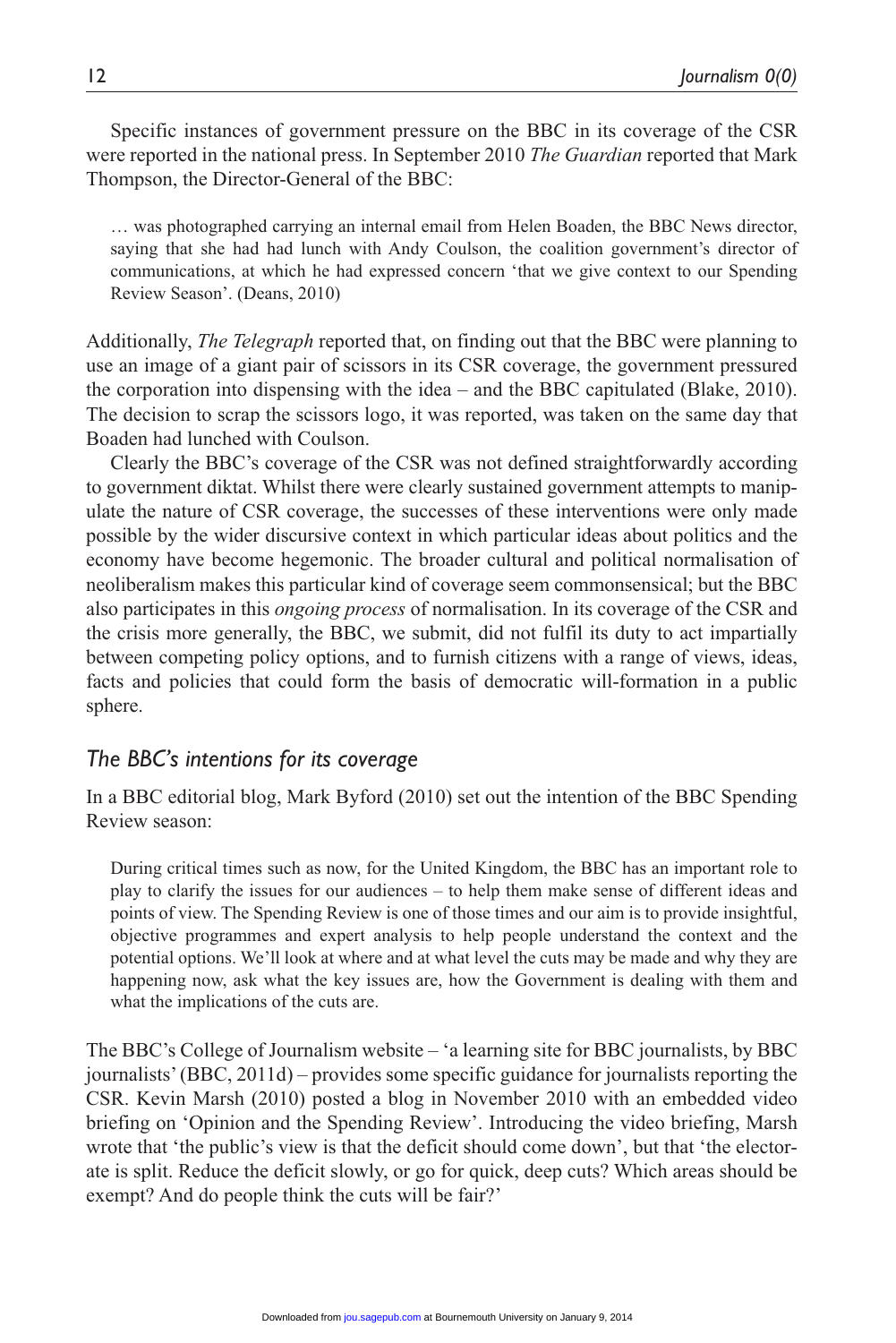The video briefing – intended for BBC journalists – was presented by David Cowling (2010), the BBC's editor of Political Research. In one clip entitled 'Reporting Division', Cowling repeats the idea that the public is unanimous in its desire to reduce the deficit, but that division exists on how best to do this:

There is the Government way, and, if you like, the Opposition way, and the country's *split down the middle*. And I think we have the responsibility of *reflecting the British public* in both those aspects: they want the thing done, they're not sure about how fast it should be done … a lot of them want services preserved. (emphasis added)

The 'public' are here understood to be a perfect mirror of parliamentary politics, finding expression of their political convictions in the 'choice' between the coalition government's and the Labour party's economic policies. Three problems should be flagged up here. First, the idea that the public is 'split down the middle' is not merely a simplification, but a distortion, of politics. It ignores the articulation of an active anti-cuts agenda; it legitimises only two positions and expels others from the official public sphere. 'Politics' is reduced to (what is an already reductive version of) 'parliamentary politics'; the structural constraints of that particular system are naturalised and accepted as actually and unproblematically representative of the electorate. Second, the claim that this 'split' in public opinion constitutes a profound disagreement over policy is misleading, in the obvious sense that it marginalises those positions that take a more substantially different position. Cross-bench peer Robert Skidelsky (2011) points out that the:

… [former Chancellor of the Exchequer in the previous Labour government] Darling's last budget, in March 2010, aimed to halve the structural deficit by 2013–2014 in a series of yearly steps. In practice, George Osborne's commitment in his first budget to eliminate it entirely by 2014–2015 was not much different, except for the relish with which it was undertaken.

As such, the 'official' debate was constructed around two positions, both of which were predicated upon a shared neoliberal assumption: the point of difference became whether cuts to public services chimed gleefully with your existing political position or whether you saw them as painful but inevitable. Third, the maxim of 'what the people think' requires critical attention – on what basis did the people think this? If the media had collectively failed to provide a debate in which alternatives were properly included and addressed, then 'what the public think' is necessarily compromised, ill-informed and politically dubious. That being so, 'public opinion' should not be something to be treated reverentially as a democratic 'voice of the people', but rather as a manipulable construct requiring critical analysis.

Whilst the CSR coverage had its own dedicated section on the BBC website, many features were also published on the 'Business' section of the website, within which 'Economy' was a subsection. By offering news on the economy through the prism of 'business', the political dimensions of the economic sphere are displaced. Citizens' power is thus not only reduced; within the discourse of business, citizen engagement is not even *appropriate*. As Croteau and Hoynes (2000: 169) argue: 'By equating economic health with the fortunes of investors, news tips its ideological hand. Such definitions fail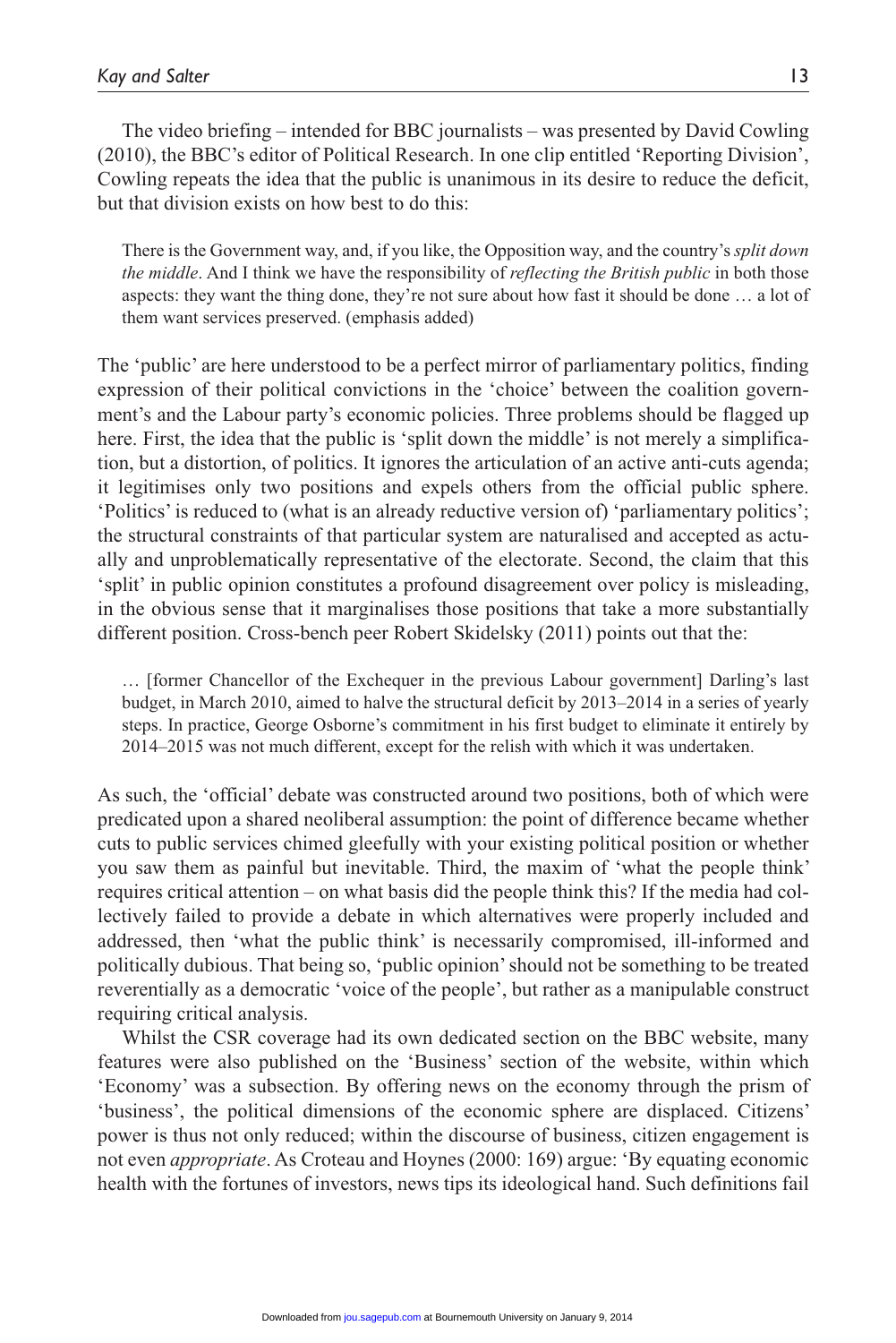to recognise that different groups of people can have different economic interests.' That is to say, the economic interests of most citizens as workers or recipients of welfare are precisely at odds with the interests of investors, whose interests equate to 'Business'.

#### *Framing citizens: How the 'public' was engaged*

The extent to which audiences are engaged in, by and through news discourse has been of interest to many scholars within the study of journalism, public communication and media. Specific attention has been paid to whether news discourse positions people as 'citizens' or 'consumers', and the implications for democratic participation that these positionings necessarily entail. For example, Lewis (2006: 160) has argued that whilst 'citizens' are frequently referred to in news discourse, generally 'they do not propose, initiate, debate or engage' and as such the possibility of them exercising any *actual* power is severely constrained. We argue that these BBC features, whilst superficially 'engaging' with citizens, provided a model for political participation that was structured according to the logic of consumerism. The emphasis on 'choice' and 'interactivity' was fetishised at the same time as the possibility of more radical alternatives was hidden from view.

The particular configurations of the BBC's 'interactive' services here *constrained* choices, admitting only those that, much like the categorisation of submissions to the government's Spending Challenge, were 'compliant' or 'non-compliant'. The public's role here was necessarily reactive and after-the-fact; they *responded* to policy rather than *helped formulate* it. Their response was taken as evidence of democratic vigour, whereas really it was an obfuscation of its lack.

This constraint on thinking reflects Marcuse's concerns for modern society expressed in *One-Dimensional Man*. For Marcuse (1964: 1–3):

Independence of thought, autonomy, and the right to political opposition are being deprived of their basic critical function … Such a society may justly demand acceptance of its principles and institutions, and reduce the opposition to the discussion and promotion of alternative policies within the status quo.

This one-dimensionality is totalitarian as an 'economic-technical coordination which operates through the manipulation of needs by vested interests. It thus precludes the emergence of an effective opposition against the whole.' Ultimately, the 'more rational, productive, technical, and total the repressive administration of society becomes, the more unimaginable the means and ways by which the administered individuals might break their servitude and seize their own liberation' (Marcuse, 1964: 6). At the same time, the greater the threat to this system, the more carefully and thoroughly that administration is undertaken.

At a moment when the systemic flaws of neoliberalism are exposed, its representation within the media and political mainstream as unassailable and inevitable seems increasingly assured. A reading of the BBC's coverage in this respect perhaps suggests a deep anxiety about the potential collapse of neoliberal hegemony. It also hints at the power of counterpublics to influence debate, even if this influence is reflected negatively through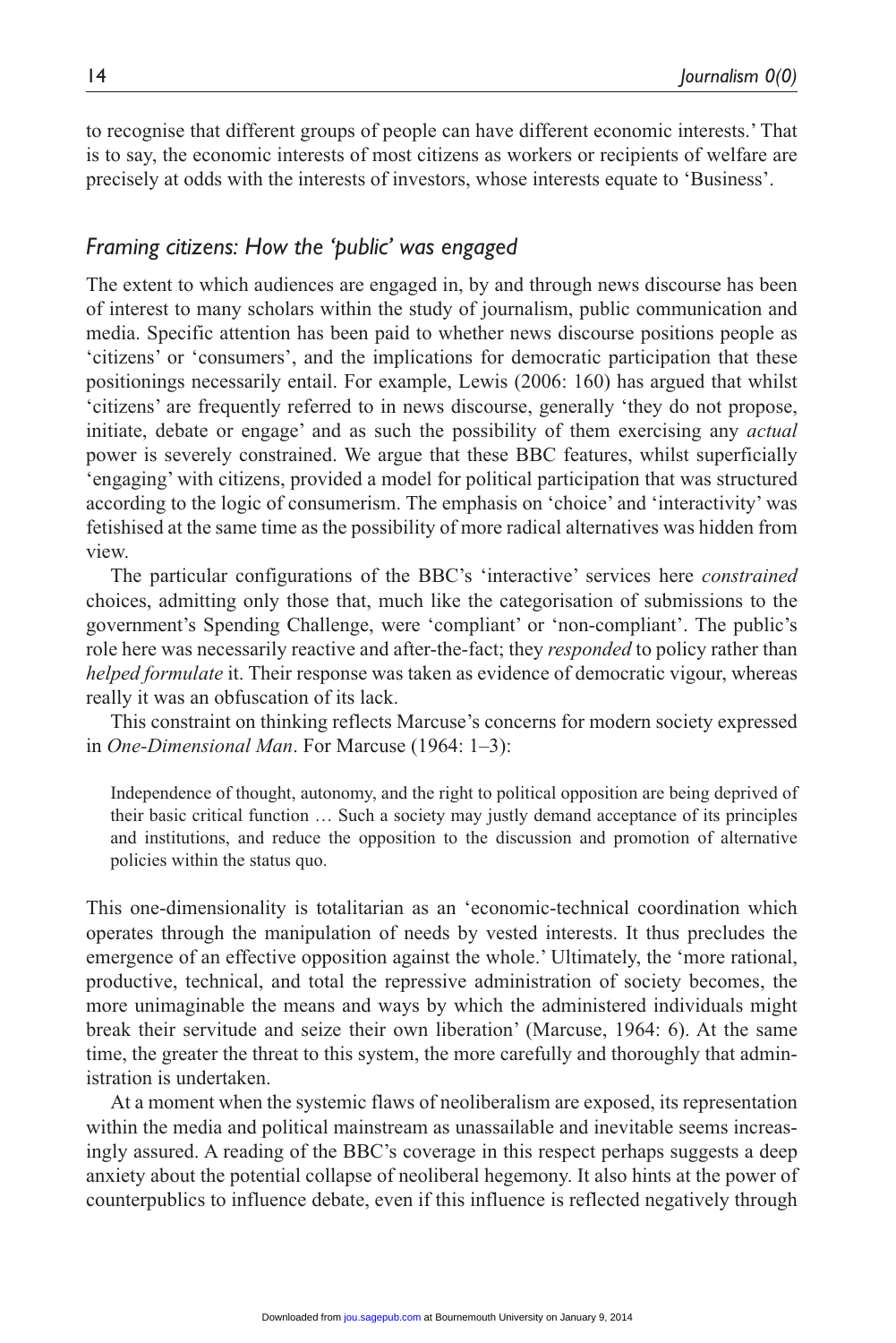their exclusion, and only identifiable through the redoubling of efforts to normalise neoliberalism against the backdrop of its crisis.

Whilst Feature 3 did contain individual instances of resistance to government cuts, this was only with regard to individual budget cuts, rather than to the broader principle of cutting back the welfare state. The effect was therefore to divide and individualise resistance. Moreover, it pitted groups *against* one another – pleading their case for the "scarce" resource of funding – whilst framing resistance as either self-interested or narrowly conceived.

Crucially, the discursive atomisation of individuals here also prevented the possibility of another process occurring. Deliberation within a properly functioning public sphere can lead to citizens changing their preferences and positions in the light of new evidence and arguments; but it can also lead to the raising of consciousness around shared interests. This possibility was conspicuously absent here.

Rather than an 'impartial' capturing of public opinion, this amounts to the construction of a fake public sphere, in which the 'criteria of rationality are completely lacking in a consensus created by sophisticated opinion-moulding services under the aegis of a sham public interest' (Habermas, 1989: 214–215).

#### **Conclusion**

There is no quick fix to the problems articulated here. The BBC cannot change this misrepresentation, as they tried in response to the Glasgow Media Group's research into their reporting on Palestine and Israel (Philo and Berry, 2004), by merely adding a paragraph for "context". In both cases, the problems are structural. In the case of the CSR, the problems have to do not least with the division of the newsroom so that economics has become a special interest section – economics affects business rather than people, despite the significance of the Greek origins of the term. Thus "economics", understood as "business" is relevant to business people only, and is articulated only in the systemic, and one may say inhumane, language of their world. It is this ideological underpinning of the BBC's reporting that creates the most significant barrier to adequate reporting.

We have shown how the BBC substantially reproduced the government's neoliberal economic arguments in the case of the CSR. This process of reproduction has been threefold, made possible by specific instances of government pressure; the ongoing vulnerability of the BBC in respect of the state; and, perhaps most importantly, by the broader mainstream media and political context in which neoliberalism is conflated with economic 'common sense'.

We do not wish to argue that the BBC's coverage of the CSR is directly and perfectly equated with the peddling of government propaganda. Certainly there was an attempt at "balance" in a way that was absent from the Spending Challenge. Thus, whilst the BBC's coverage did include instances of resistance, opposition and contradiction, we argue that the overriding frame was that *cuts to public spending/investment are inevitable and necessary*. Consequently, the question of whether the cuts were framed as either "positive" or "negative" becomes marginal.

Debates on other BBC platforms, particularly live television and radio debates, did have within them the potential to (at least partly) challenge the dominant framing of cuts,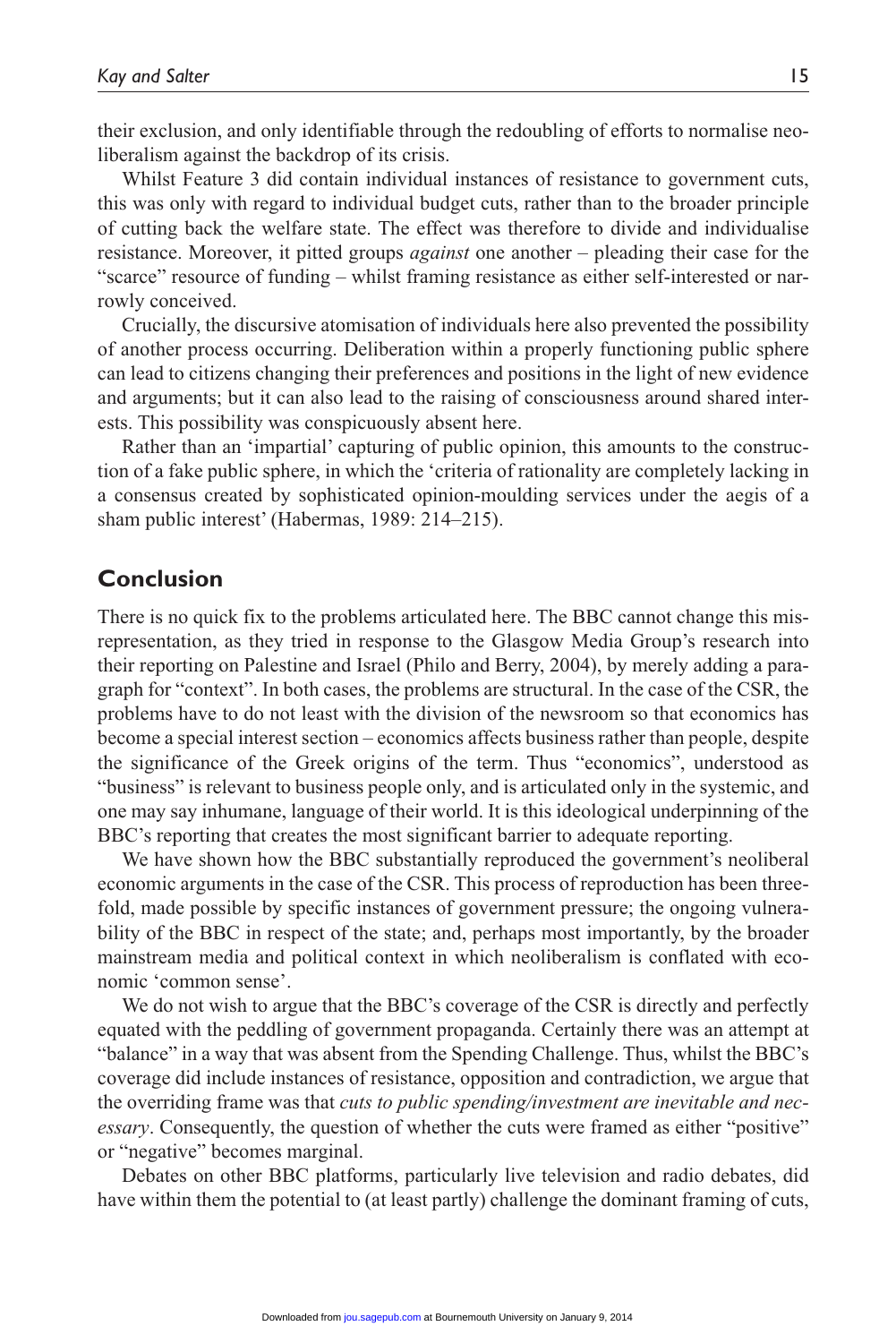even though, we suggest, they were mostly framed in substantially similar terms. The online platform is particularly interesting, however, as it outlives the ephemeral nature of live broadcast and can be used more readily as a resource for education and learning.

It is important to note that the BBC was not alone in its normalisation of neoliberalism in this context. There was predictable legitimisation of the CSR from the right-wing daily press. Even *The Guardian* (2010), an ostensibly left-liberal newspaper, had an online feature entitled 'Comprehensive Spending Review: You make the cuts'. Most other corporate media, including Channel 4, provided similar features. The BBC was thus operating within a wider media and political context in which the inevitability of cuts to public investment was continuously constructed and reaffirmed.

It must also be noted that the government framing of cuts has clearly been rejected by many citizens, as apparent in student and public sector strikes and protests (including some of the biggest demonstrations the UK has ever seen). We argue that a properly functioning public sphere would incorporate the radical debates that *were* taking place – not just in the sense that they would be mentioned (which they were), but in the sense that they would be properly engaged, tested and debated.

The problem that we identify with the BBC's coverage is not that it represents the CSR in the "wrong" way, but that it assumes that there is *one right way*. We submit that the coverage of the CSR represents a continuation of BBC political and economic journalism's collusive relationship with the state. We suggest that the BBC must stand firm in the face of pressure from the state, but it must also break down barriers between its news departments, and crucially seek out and communicate the knowledge and ideas of the groups and movements that offer analyses and responses beyond the bounds of the ideological order.

#### **Funding**

This research received no specific grant from any funding agency in the public, commercial, or not-for-profit sectors.

#### **References**

- Andsager JL (2000) How interest groups attempt to shape public opinion with competing news frames. *Journalism and Mass Communication Quarterly* 77(3): 577–592.
- Ashley L and Olson B (1998) Constructing reality: Print media's framing of the women's movement, 1966–86. *Journalism and Mass Communication Quarterly* 75(2): 263–277.
- BBC (2010a) What would you cut? 25 June. Available at: http://www.bbc.co.uk/news/10373060 (accessed 15 August 2011).
- BBC (2010b) The Budget, June 2010. Available at: http://news.bbc.co.uk/1/hi/in\_depth/business/2010/emergency\_budget/default.stm (accessed 23 September 2011).
- BBC (2010c) What is the Spending Review? 12 October. Available at: http://www.bbc.co.uk/ news/business-11514700 (accessed 10 July 2011).
- BBC (2010d) What would you cut and save? 15 October. Available at: http://www.bbc.co.uk/ news/11503212 (accessed 15 September 2011).
- BBC (2011a) Editorial Guidelines: Impartiality: Consensus, campaigns and scrutiny. Available at: http://www.bbc.co.uk/editorialguidelines/page/guidelines-impartiality-consensus-campaigns-scrutiny (accessed 24 September 2011).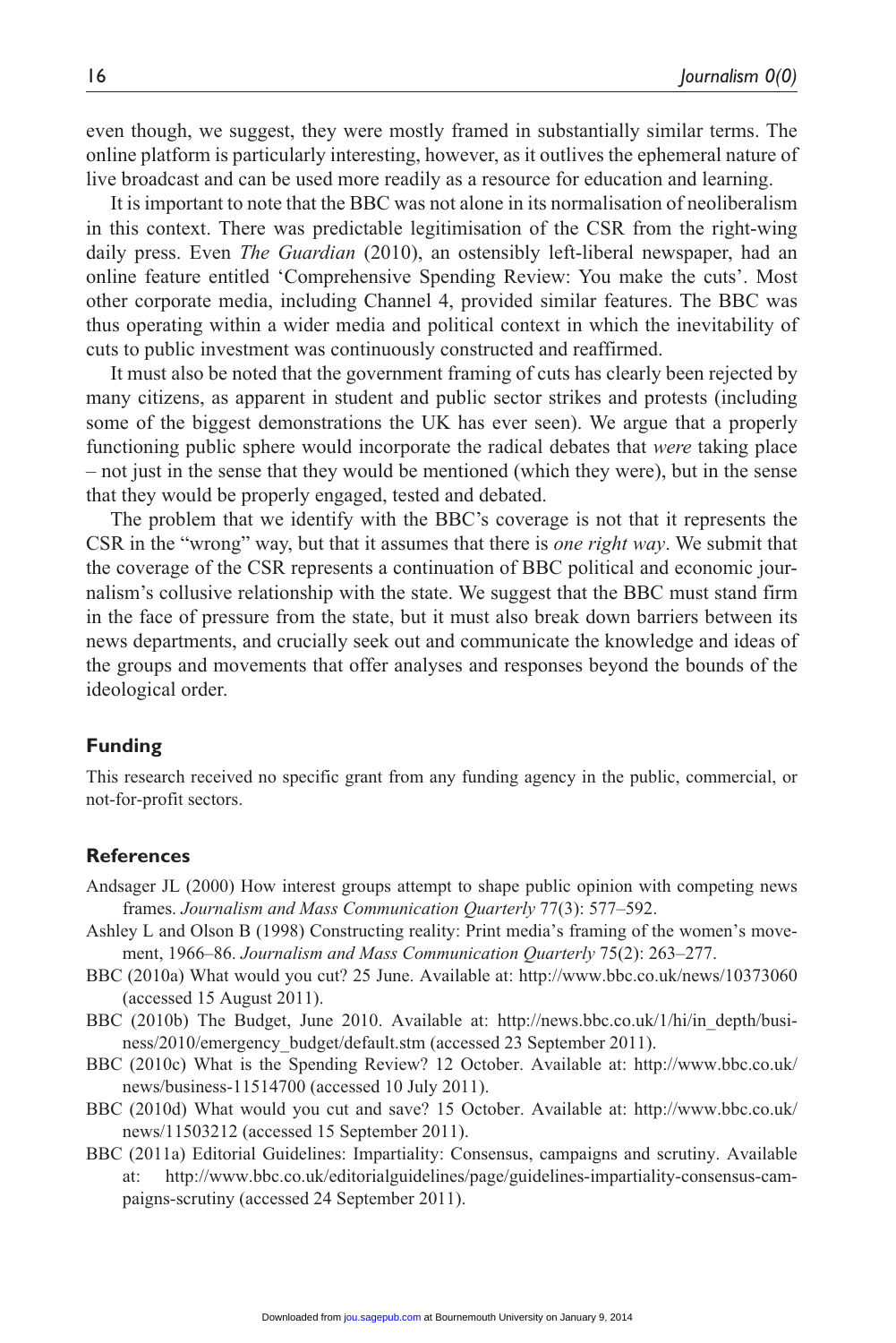- BBC (2011b) The BBC and Government. Available at: http://www.bbc.co.uk/historyofthebbc/ resources/bbcandgov/index.shtml (accessed 20 July 2011).
- BBC (2011c) Editorial Guidelines: Impartiality: Introduction. Available at: http://www.bbc.co.uk/ editorialguidelines/page/guidelines-impartiality-introduction (accessed 25 September 2011).
- BBC (2011d) College of Journalism. Available at: http://www.bbc.co.uk/journalism (accessed 24 September 2011).

Billig M (1995) *Banal Nationalism*. London: Sage.

- Blake H (2010) BBC bosses drop giant scissors spending cuts. *Daily Telegraph*, 5 September. Available at: http://www.telegraph.co.uk/culture/tvandradio/bbc/7982647/BBC-bosses-dropgiant-scissors-spending-cuts-logo.html (accessed 22 September 2011).
- Byford M (2010) The Spending Review: Making it clear. BBC, 2 September. Available at: http:// www.bbc.co.uk/blogs/aboutthebbc/2010/09/the-spending-review-making-it.shtml (accessed 23 September 2011).
- Chakrabortty A (2010) Why was the BBC discussing its coverage of spending cuts with No 10? *The Guardian*, 7 September. Available at: http://www.guardian.co.uk/commentisfree/2010/ sep/06/bbc-spending-cuts-no-10 (accessed 28 July 2011).
- Conservative Party (2010a) Conservative Liberal Democrat Coalition negotiations agreements reached, 11 May. Available at: http://www.conservatives.com/News/News\_stories/2010/05/ Coalition\_Agreement\_Published.aspx (accessed 22 September 2011).
- Conservative Party (2010b) David Cameron: We must tackle Britain's massive deficit and growing debt, 7 June. Available at: http://www.conservatives.com/News/Speeches/2010/06/David\_ Cameron We must tackle Britains massive deficit and growing debt.aspx (accessed 25 September 2011).
- Cooper AH (2002) Media framing and social movement mobilisation: German peace protest against missiles, the Gulf war, and NATO peace enforcement in Bosnia. *European Journal of Political Research* 41(1): 37–80.
- Cowling D (2010) Public spending: Polls and opinion (video). BBC, 15 November. Available at: http://www.bbc.co.uk/journalism/blog/2010/11/video-briefing-opinion-and-the.shtml (accessed 25 September 2011).
- Croteau D and Hoynes W (2000) *Media/Society*. Thousand Oaks, CA: Sage.
- Deans J (2010) BBC defends impartiality after Downing Street meeting over cuts season. *The Guardian*, 3 September. Available at: http://www.guardian.co.uk/media/2010/sep/03/bbcspending-cuts-mark-thompson (accessed 20 September 2011).
- Dorling D (2010) *Injustice: Why Social Inequality Persists*. Bristol: Policy Press.
- Entman RM (1993) Framing: Toward clarification of a fractured paradigm. *Journal of Communication* 43(4): 51–58.
- Entman RM (2004) *Projections of Power: Framing News, Public Opinion, and US Foreign Policy*. Chicago, IL: University of Chicago Press.
- Entman RM (2007) Framing bias: Media in the distribution of power. *Journal of Communication* 53: 163–173.
- Garnham N (1978) *Structures of Television*. London: BFI.
- Glasgow University Media Group (2010) The Wealth Tax. Available at: http://www.glasgowmediagroup.org/content/view/44/45/ (accessed 25 October 2011).
- Government Equalities Office (2010) *An Anatomy of Economic Inequality in the UK*. London: Government Equalities Office. Available at: http://sticerd.lse.ac.uk/dps/case/cr/ CASEreport60\_summary.pdf (accessed 24 September 2011).
- *The Guardian* (2010) Comprehensive Spending Review: You make the cuts, 19 October. Available at: http://www.guardian.co.uk/politics/interactive/2010/oct/19/comprehensive-spending-reviewcuts (accessed 25 September 2011).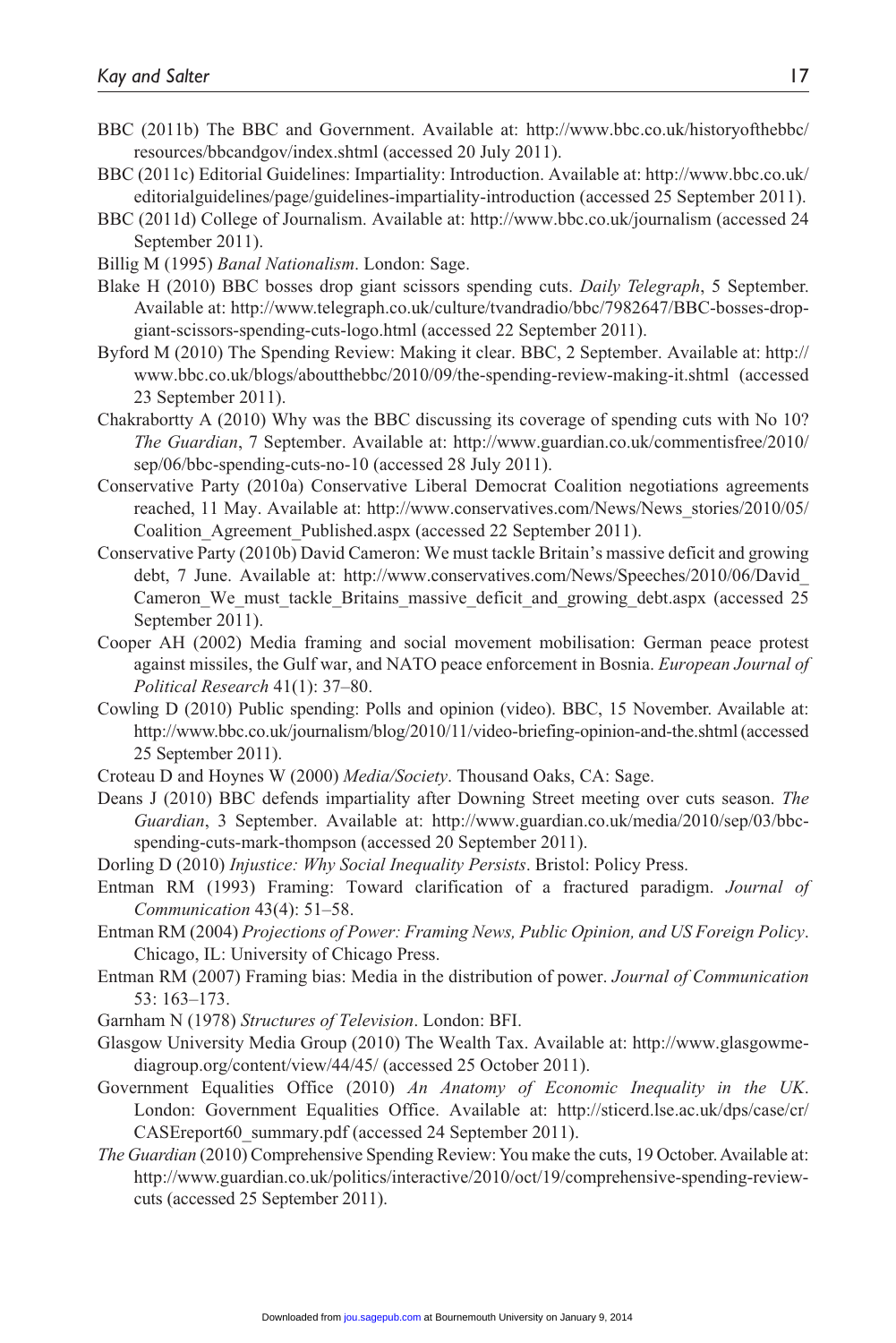- Habermas J (1987) *The Theory of Communicative Action: The Critique of Functionalist Reason*. Trans. McCarthy T. Cambridge: Polity Press.
- Habermas J (1989) *The Structural Transformation of the Public Sphere*. Trans. Burger T and Lawrence F. London: Polity Press.
- Hasan M (2009) Bias and the Beeb. *New Statesman*, 27 August. Available at: http://www. newstatesman.com/uk-politics/2009/08/mehdi-hasan-bbc-wing-bias-corporation (accessed 20 September 2011).
- HM Treasury (2010) Spending challenge. Available at: http://www.hm-treasury.gov.uk/spend\_ spendingchallenge.htm (accessed 20 September 2011).
- Lewis J (2006) News and the empowerment of citizens. *European Journal of Cultural Studies* 9(3): 303–319.
- Macintyre J (2010) There was a massive left-wing bias at the BBC. *New Statesman*, 2 September. Available at: http://www.newstatesman.com/uk-politics/2010/09/lecture-thompson-bbc-interview (accessed 24 September 2011).
- Marcuse H (1964) *One-Dimensional Man*. Boston, MA: Beacon Press.
- Marr A (2004) *My Trade*. London: Macmillan.
- Marsh K (2010) Video briefing: Opinion and the Spending Review. BBC, 15 November. Available at: http://www.bbc.co.uk/journalism/blog/2010/11/video-briefing-opinion-and-the.shtml (accessed 25 September 2011).
- Mulholland H (2010) Facebook to field public suggestions over government spending cuts. *The Guardian*, 9 July. Available at: http://www.guardian.co.uk/society/2010/jul/09/facebookpublic-suggestions-spending-cuts (accessed 20 August 2011).
- National Audit Office (2011) *The Comptroller and Auditor General's Report on Accounts to the House of Commons*. London: NAO.
- Office for National Statistics (2009) Wealth in Great Britain: Executive summary. Available at: http://www.statistics.gov.uk/hub/index.html (accessed 24 September 2011).
- Organisation for Economic Co-operation and Development (2010) *Economic Policy Reforms: Going for Growth 2010*. Available at: http://www.oecd.org/document/51/0,3746 ,en\_2649\_37443\_44566259\_1\_1\_1\_37443,00.html (accessed 25 September 2011).
- Philo G and Berry M (2004) *Bad News from Israel*. London: Pluto Press.
- Salter L and Weltman D (2012) Class, nationalism and news: The BBC's reporting of Hugo Chavez and the Bolivarian revolution. *International Journal of Media and Cultural Politics* 7(3): 253–74.
- Sissons P (2011) Left-wing bias? It's written through the BBC's very DNA, says Peter Sissons. *Daily Mail*, 22 January. Available at: http://www.dailymail.co.uk/news/article-1349506/ Left-wing-bias-Its-written-BBCs-DNA-says-Peter-Sissons.html#ixzz1WjyfcF4Y (accessed 18 September 2011).
- Skidelsky R (2011) Book review: Back from the brink. *New Statesman*, 19 September. Available at: http://www.newstatesman.com/non-fiction/2011/09/brown-chancellor-darling (accessed 25 September 2011).
- Wheeler B (2009) Dyke in BBC 'conspiracy' claim. BBC, 20 September. Available at: http:// news.bbc.co.uk/1/hi/uk\_politics/8265628.stm (accessed 13 September 2011).
- Williams K (1998) *Get Me a Murder a Day! A History of Mass Communication in Britain*. London: Arnold.

#### **Author biographies**

Jilly Boyce Kay is a PhD student at De Montfort University, Leicester. Jilly is researching a history of political discussion programmes on British television, with a specific interest in gender analysis.